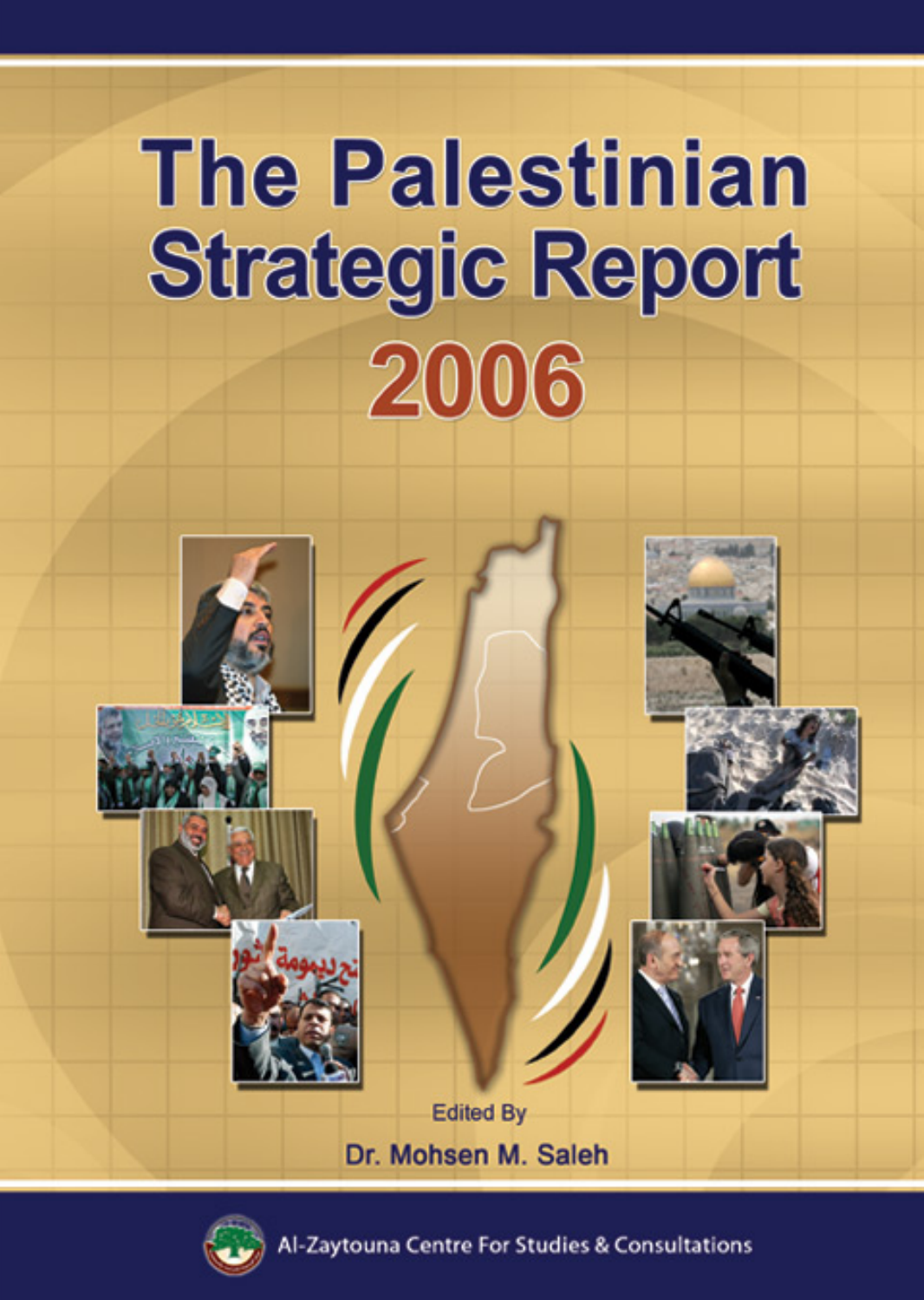## **Chapter Eight**

*The Palestinian Demographic Indicators*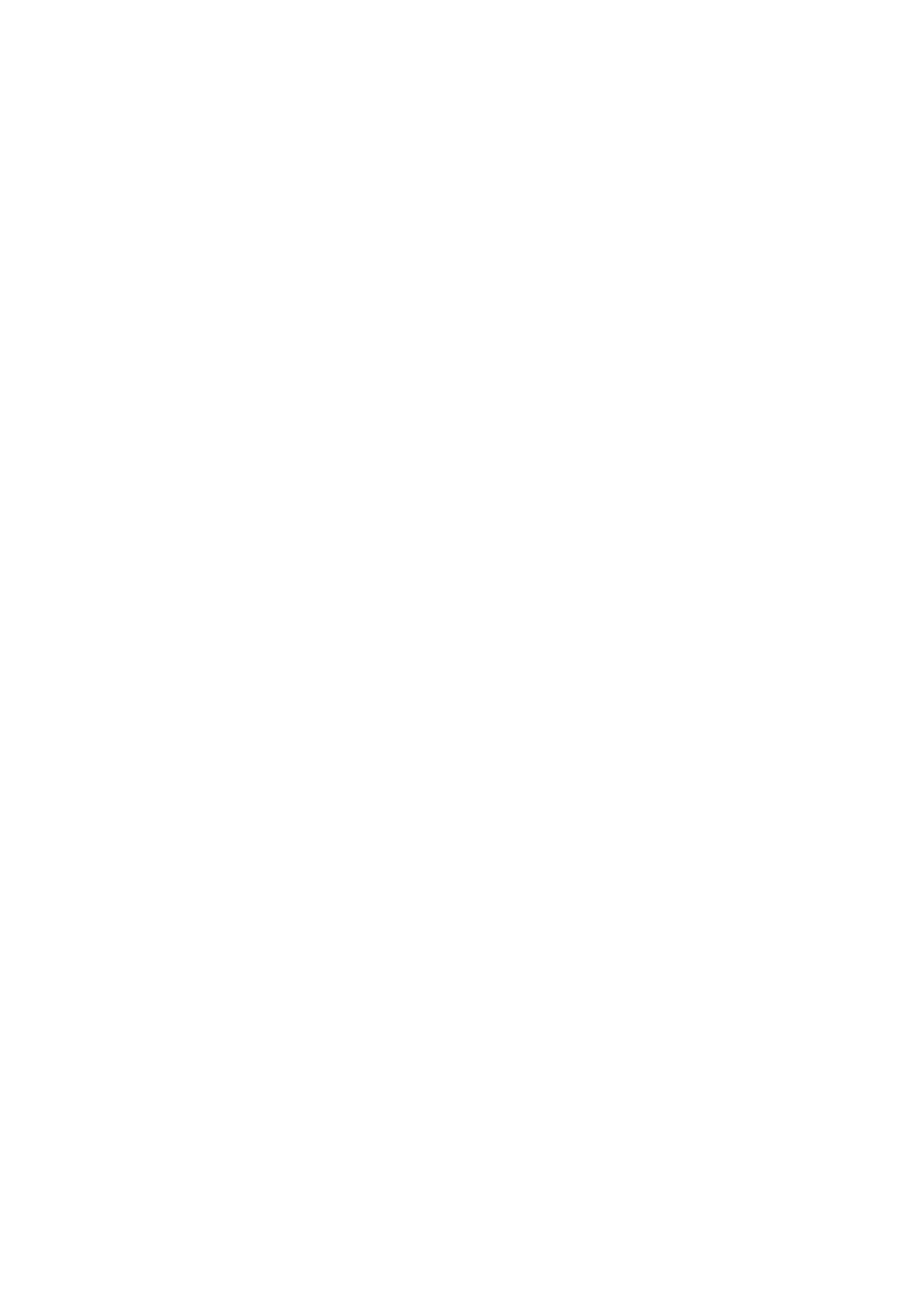#### **The Palestinian Demographic Indicators**

#### *Introduction*

The brutal Israeli siege of the Palestinian people that characterized the year 2006 is still in place and at unprecedented levels. The occupation actively pursues policies of starvation and racial discrimination, and the Separation Wall, that extends across the WB from the north to the south, swallowed further Palestinian lands, isolated the population from each other, and made their social and economic life extremely miserable and unbearable. The occupation's ultimate objective behind these inhuman measures is to compel the inhabitants to quit their land.

The Israeli repeated penetration into GS during the course of this year, 2006, coupled with their tight land, sea and air siege, and the closure of the frontier passages, had virtually transferred GS into a big prison. Israel continued its old and new measures of assassination, forced emigration and arrest of the Palestinian citizens, confiscation and curettage of their land, uprooting of trees and crops, separation of inhabited areas and their transfer into isolated cantons, and the establishment of permanent and temporary road blocks that limited and obstructed peoples' mobility to their work places and farms. By these humiliating and suppressive measures, the occupiers intend to demoralize the Palestinians and force them to surrender to the de facto situation, and helplessly accept the Israeli "partial" solutions. Besides, the Israelis systematic work to put the Palestinians under such circumstances that may force them out to the diaspora in search of security, stability and decent livelihood, thus tilting the demographic scale in Palestine that has been consistently in favor of the Palestinian side.

The hardships and miseries that more than five million Palestinians in the diaspora were subjected to throughout the year 2006 had never deterred them from aspiring to return to their homeland, a right that they firmly adhere to notwithstanding the change in time and place. Meanwhile, the Palestinians of the interior have stuck to their land and rights in spite of the Israeli policies of emigration, siege and starvation. They, furthermore, staunchly and genuinely believe that no stability and peace can be achieved in the region without the realization of their rights, including return to their homeland.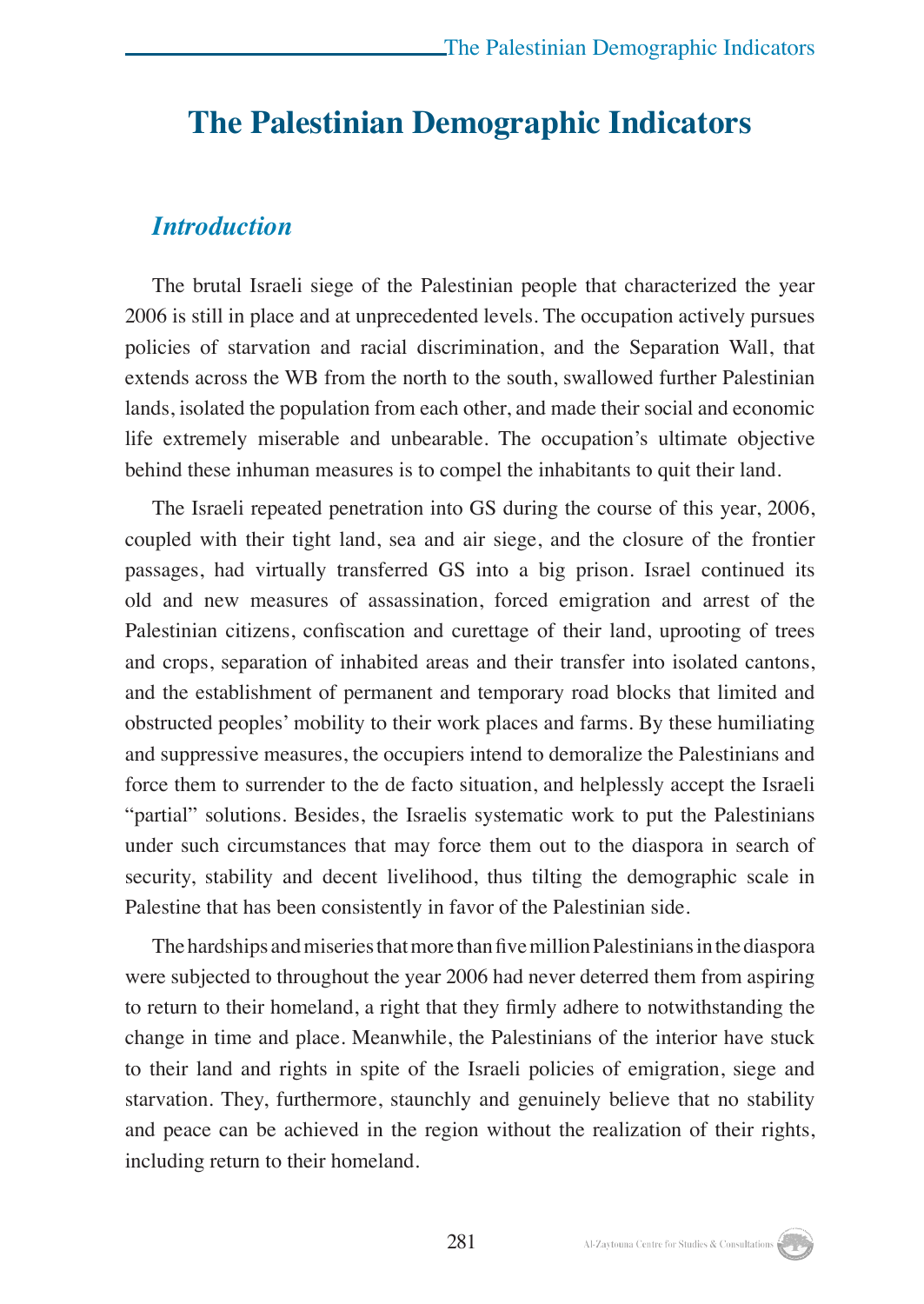#### *First: The Palestinian Census Worldwide*

The updated figures of the PCBS estimated the total number of Palestinians in the world by the end of 2006 to be 10.1 million persons, of whom more than half, (50.4% to be exact, about 5.09 million persons) live in historical Palestine, and the rest (5.01 million) stay in the diaspora as refugees, displaced, voluntary or forced emigrants and vagabonds, who have been deprived by the Hebrew state from the right of return to their homes irrespective of the numerous decision issued by the international community that guarantee this right for them.<sup>1</sup>

Of the Palestinians living in historical Palestine, about 1.13 million persons stay in the 1948 occupied Palestinian lands (Israel), and about 3.95 million stay in the 1967 occupied lands, GS and the WB, including East Jerusalem area that had been forcefully annexed by Israel in 1967. We should record here that Israel unlawfully considers the inhabitants of Jerusalem and the occupied Syrian Golan Heights as part of its population. The rest of the Palestinians stay in neighboring Arab countries, particularly Jordan that houses by the end of 2006 about 2.8 million Palestinians (i.e., more than half of the Palestinians in the diaspora), whose majority carries the Jordanian nationality. The other host Arab countries are Lebanon, Syria and Egypt, where 16.2% of the Palestinian live. As for the Palestinians living in foreign countries, they total about 573 thousand, i.e., 5.7% of those in the world, and concentrate in the USA, Latin America, Canada, Britain, Germany and other European countries. The following table shows the worldwide distribution of the Palestinians according to their places of residence.

| <b>Place of residence</b>        | No. of inhabitants<br>(in thousands) | Percentage<br>$\%$ |  |
|----------------------------------|--------------------------------------|--------------------|--|
| WB & GS                          | 3,952                                | 39.2               |  |
| The 1948 occupied lands (Israel) | 1,134                                | 11.2               |  |
| <b>Jordan</b>                    | 2.799                                | 27.7               |  |
| <b>Other Arab countries</b>      | 1,636                                | 16.2               |  |
| <b>Foreign countries</b>         | 573                                  | 5.7                |  |
| <b>Total</b>                     | 10,094                               | 100                |  |

**Table 1/8: The Distribution of the Palestinian Population Worldwide according to their Places of Residence by the End of 20062**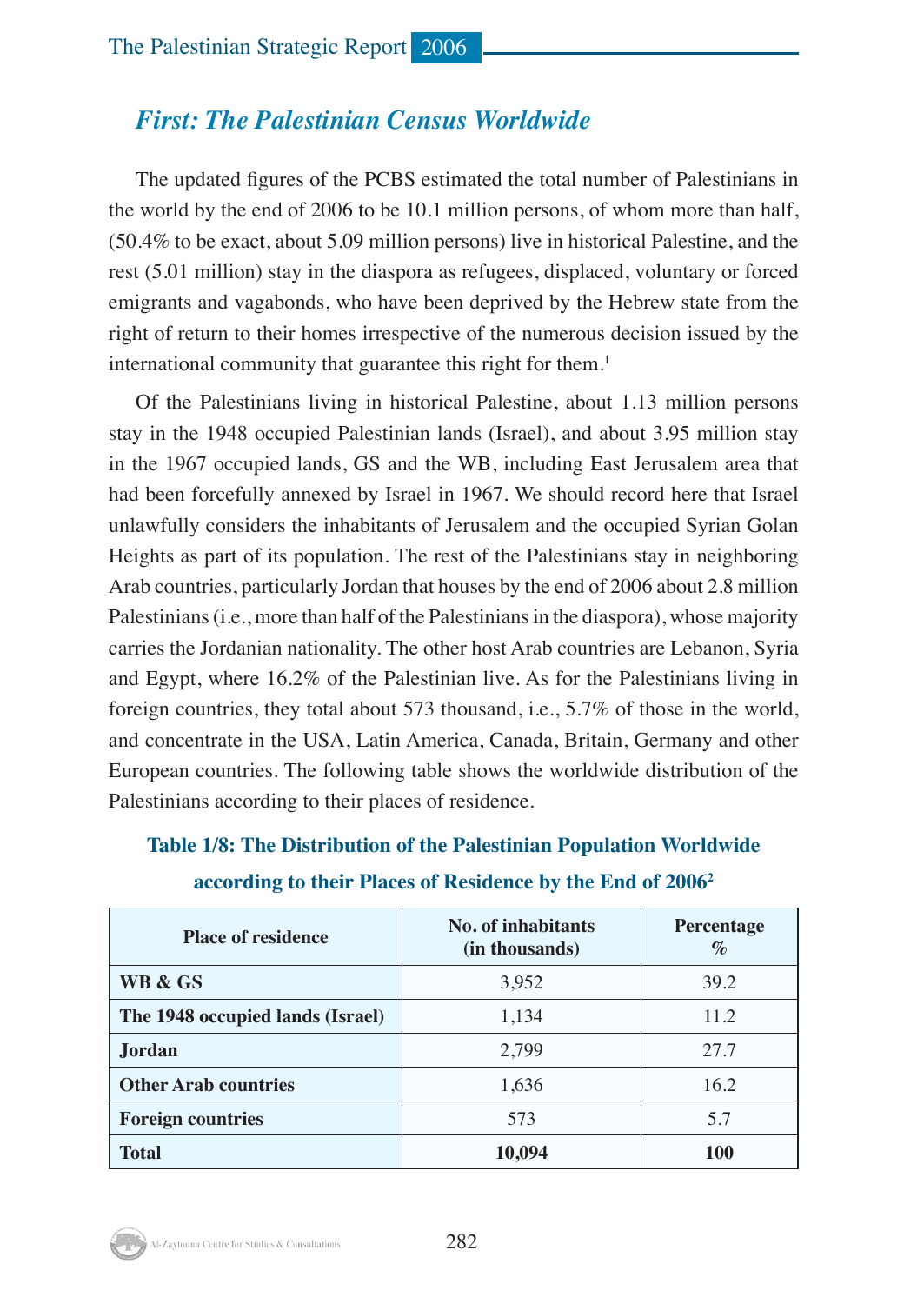

We should record here the difficulty of ascertaining the exact numbers of Palestinians staying in foreign countries, and in the other Arab countries. Most likely they exceed the numbers given in several studies, as most of them had left Palestine before the 1967 war, even before the 1948 war, or have secured for themselves, their sons and grandsons the nationalities of these host countries; thus becoming their nationals rather than being Palestinians or Jordanians per se.

Moreover, several Palestinians had secured the nationalities of the Arab countries in which they stayed. This is particularly so in Jordan where the WB had been up to 1988 incorporated in the Hashemite Kingdom of Jordan. Besides, are the close and distinguished social and family ties between the inhabitants living across the two banks of the Jordan River along the borders between GS and Egypt.

#### *Second: The Demographic Characteristics of the Palestinians*

#### **1. The WB and GS**

The PCBS estimates the total number of Palestinians in the WB and GS by the end of 2006 as 3.95 million persons, of whom about two million are males and the rest (1.95 million) females i.e., a percentage of 102.8 males for every 100 females.<sup>3</sup> 2.48 million of them are in the WB, while 1.47 million reside in GS, a percentage of 63 and 37 respectively. By the end of 2006, this population was distributed among 16 governorates, five in GS and 11 in the WB. Hebron Governorate, inhabited by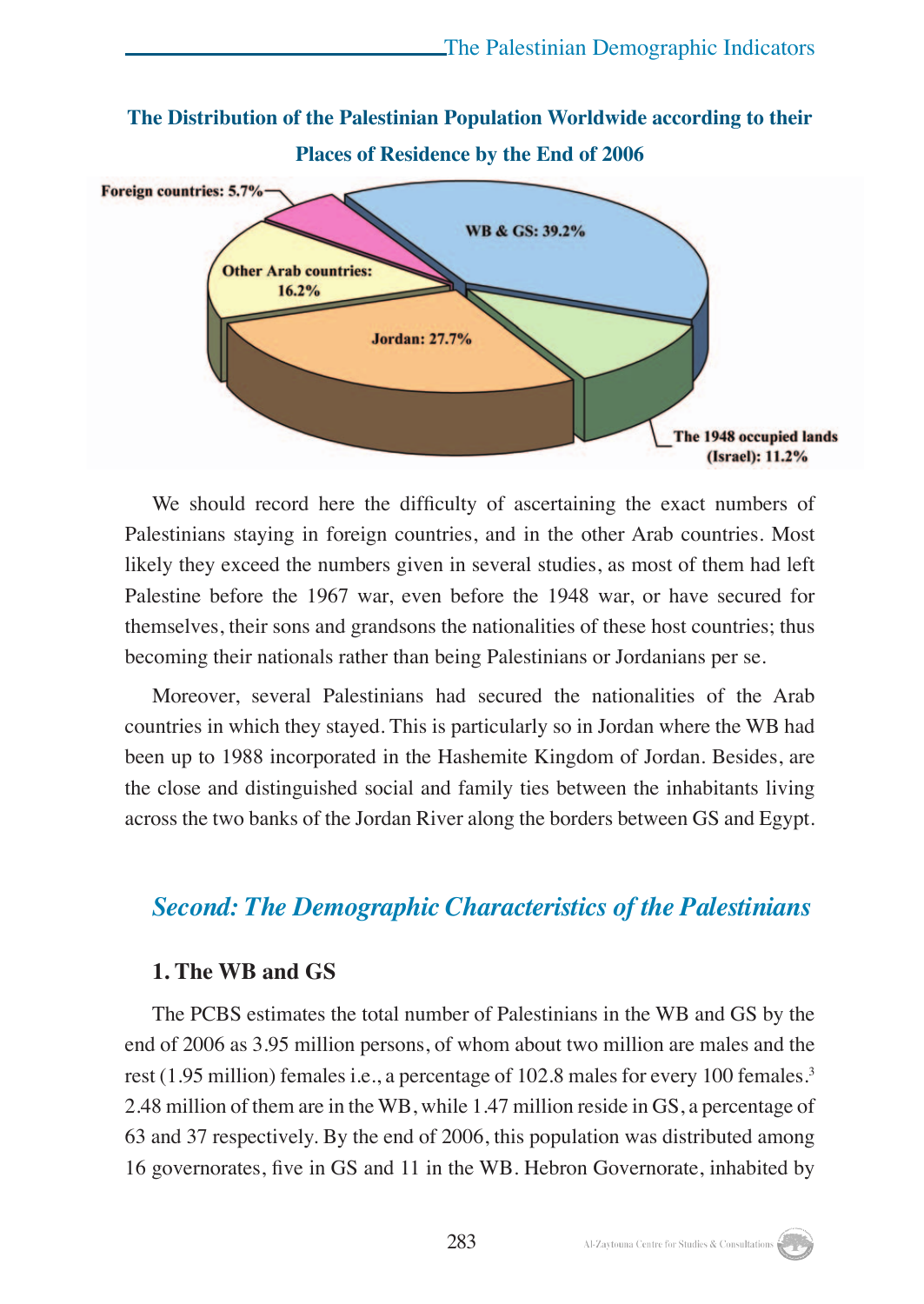about 552 thousand persons, is the biggest and most densely populated of them all, followed by Gaza Governorate that housed 515 thousand, followed by Jerusalem Governorate that housed 412 thousand in the same year; while the least populated governorates, Jericho, Tubas and Salfit, housed 44 thousand, 49 thousand and 65 thousand persons respectively.

The Palestinian society in the WB and GS is characterized by its vigor and youth. By the end of 2006, 45.7% of its population were below 15 years of age, which means that the dependency ratio there is comparatively high, reached 94.2 towards the end of 2006. However, this ratio has progressively declined over time to be 101.3 in 1997 and 100 in 2001, mainly because of the gradual and slow decline of fertility in the WB and GS, which has correspondingly reduced the percentage of the below 15 years age group.

However, there is a significant difference between the percentage of this age group in the WB and GS, 43.9% in the former and 48.8% in the latter, which means that the dependency ratio is comparatively high in GS compared to that of the WB. Nonetheless, the percentage of this ratio had generally progressively declined in both regions, in the WB from 94.7 in 1997 to 88.5 in 2006, and in GS from 114.5 to 104.7 during the same period. This is primarily due to the significant rise in the fertility and birth rates in GS compared to the WB.

The statistics issued by the PCBS record an increase in the marriage contracts, from 23,492 in 1997 to 28,876 in 2005 i.e., an increase of 673 contracts per year. However, crude marriage rates were reduced from 8.4 per one thousand persons in 1997 to 7.7 only in 2005, though the number of marriage contracts during the *Intifadah* had significantly decreased to reach their lowest ebb in 2002, i.e., 22,611 only.

As for the cases of divorce, they increased from 3,449 in 1997 to 4,211 in 2005, while the crude divorce rates were reduced from 1.2 per one thousand persons in 1997 to 1.1 in 2005.4

According to the annual report of the office of Palestinian Supreme Judge for the year 2006, the marriage contracts for this year totaled 28,452, while divorce cases were  $3,796$  i.e., a percentage of 13.34. $\degree$ 

With regard to the family composition, official statistics indicate a progressive increase in the numbers of the nuclear families at the expense of the extended families. The percentage of nuclear families increased from 73.2% in 1997 to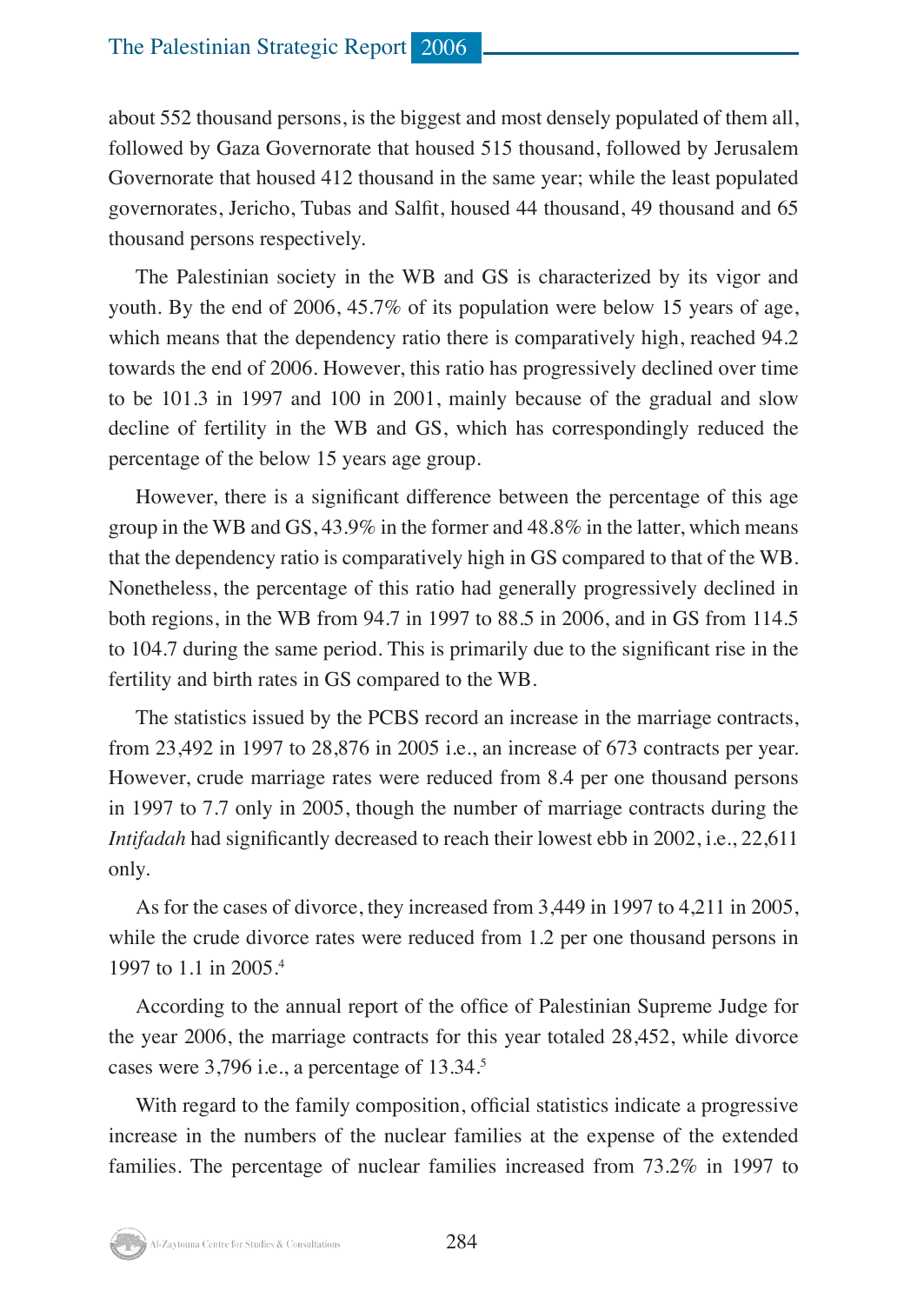83% in 2004, while their counterpart, extended families, dropped during the same duration from 23% to 12.6% only. The rest of the families during these two years were either single or complex families that had not been noticeably affected by these changes.<sup>6</sup>

Correspondingly, the size of the average family was reduced from 6.4 persons in 1997 to six persons in 2006. Hence, though fertility rates had decreased, the rates of family composition remained comparatively high because of this very decrease in the size of the family.<sup>7</sup>

#### **2. 1948 Occupied Palestinian Lands (Israel)**

Depending on Israeli sources, the PCBS estimates the number of the Palestinians living in the Hebrew state as 1.13 million persons. However, this figure does not include the Palestinians living in the Golan Heights, the J1 Area of Jerusalem Governorate and the Lebanese Arabs who temporarily reside in Israel, whom Israel usually include in its population.

The available statistics on the gender issue among the Palestinians in Israel indicate that by 2005 there were 103.7 males to every 100 females. Moreover, 40.6% of the population belongs to the below 15 years age group, while the elderly, those of 65 years and above, constitutes 3.2%. The total fertility rate in 2003 was 3.7 births per woman, and the crude birth rate was 28.6 per one thousand persons in 2005, while the average size of the Palestinian family was about five persons.

As for the crude death rate, it was 2.8 deaths per one thousand of the population in 2005, but it rose in the case of infant babies to eight deaths per one thousand surviving children. The illiteracy rate among the 15 years and above Palestinians in Israel was 6.2%, while that of those who received university and postgraduate degrees was  $7.4\%$ .<sup>8</sup>

#### **3. Jordan**

Depending on the statistics of the Jordanian Department of Statistics (DOS), and on the assumptions that the Palestinians constitute half of Jordan's population and that the annual rate of the country's growth is 2.3%, the PCBS estimates the number of the Palestinians in Jordan as 2.8 million.<sup>9</sup>

According to the statistics of the UNRWA, the Palestinian refugees in Jordan up to  $31/12/2006$  totaled about 1.86 million.<sup>10</sup> However, we have to note that a sizeable numbers of the Palestinians in Jordan, including 13% of those in the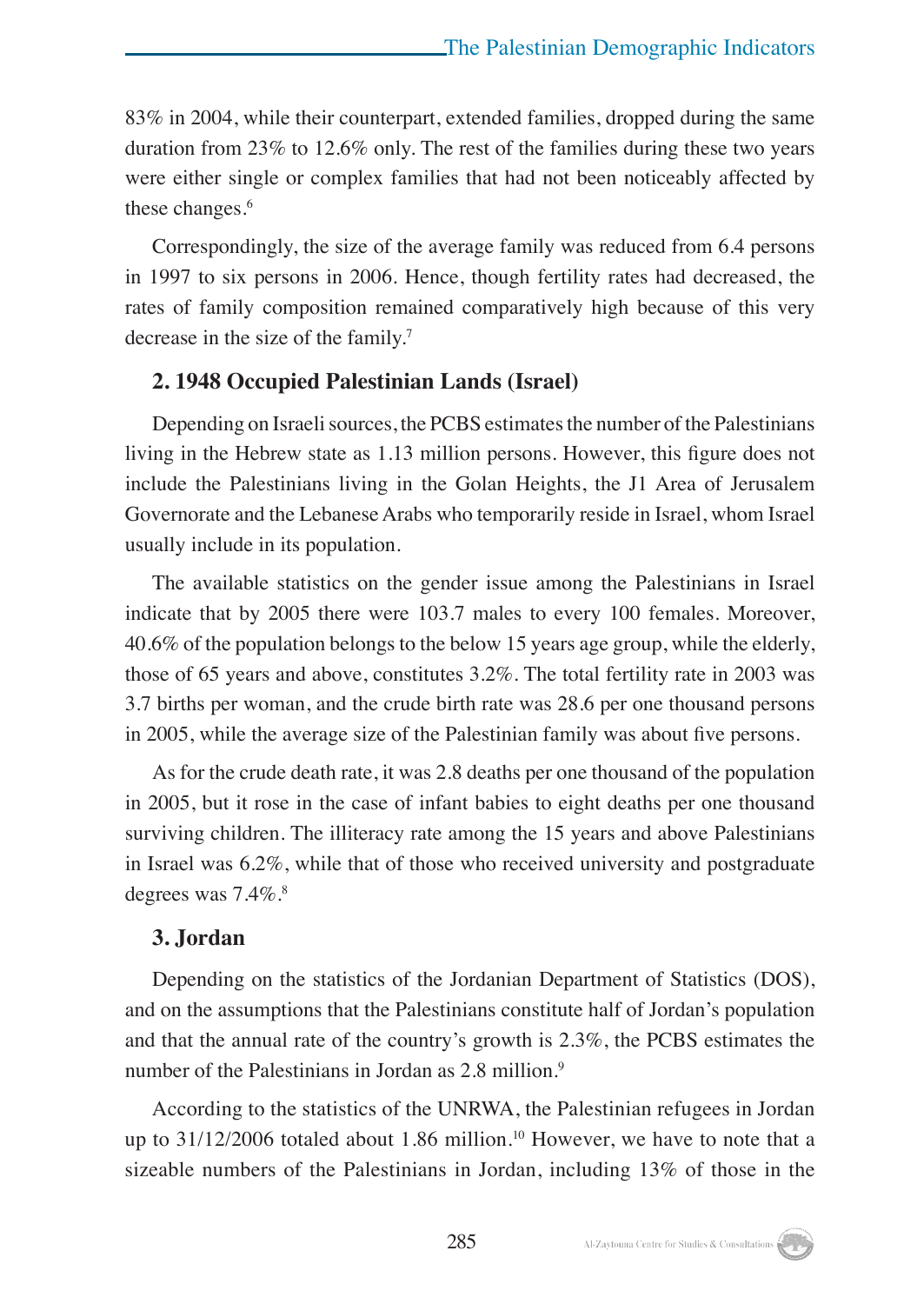refugee camps, are, for different reasons, not registered as refugees with the UNRWA, and that 95% of the resident Palestinians in Jordan carry the Jordanian nationality.

Out of the total Palestinians in Jordan, 41.7% belong to the age group of below 15 years and 4.2% are senior citizens (65 years and above), while the total fertility rate is 4.6 births per woman and the dependency rate reached 85.4 in 2000.<sup>11</sup>

#### **4. Syria**

Up to 31/12/2006, the number of the Palestinian refugees registered with the UNRWA was  $442,363$  persons, belonging to  $106,062$  families.<sup>12</sup> However, the PCBS records that 95.6% of the Palestinians in the refugee camps are registered with the UNRWA. The rate of the below 15 years age group there was about 33.1% in 2006 and that of the senior citizens (65 years and above) was 4.3%. The crude birth rate was 18 births per one thousand Palestinians, while the 2006 total fertility rate was 2.4 births per woman, and the average size of the Palestinian family in Syria was 4.9 persons.<sup>13</sup>

#### **5. Lebanon**

According to the statistics of the UNRWA, the number of its registered Palestinian refugees in Lebanon up to 31/12/2006 was 408,438, living in 105,041 families, $14$  and the average size of the Palestinian family there was 4.9 persons. The gender rate of the Palestinians in Lebanon was 98.5 male per 100 females, while the rate of the below 15 years age group was  $33\%$ , and that of the senior citizens (65 years and above) was 5.5%, a relatively high rate when compared with that of the senior Palestinian citizens elsewhere. In 2006, the crude birth rate was 16.3 births per one thousand of the population, while the total fertility rate was 2.3 births per woman.<sup>15</sup>

#### **6. General Comparisons between the Palestinians**

The following table gives a resume of the most important comparisons of some primary demographic indicators between Palestinians for the year 2006 (unless recorded otherwise between brackets):

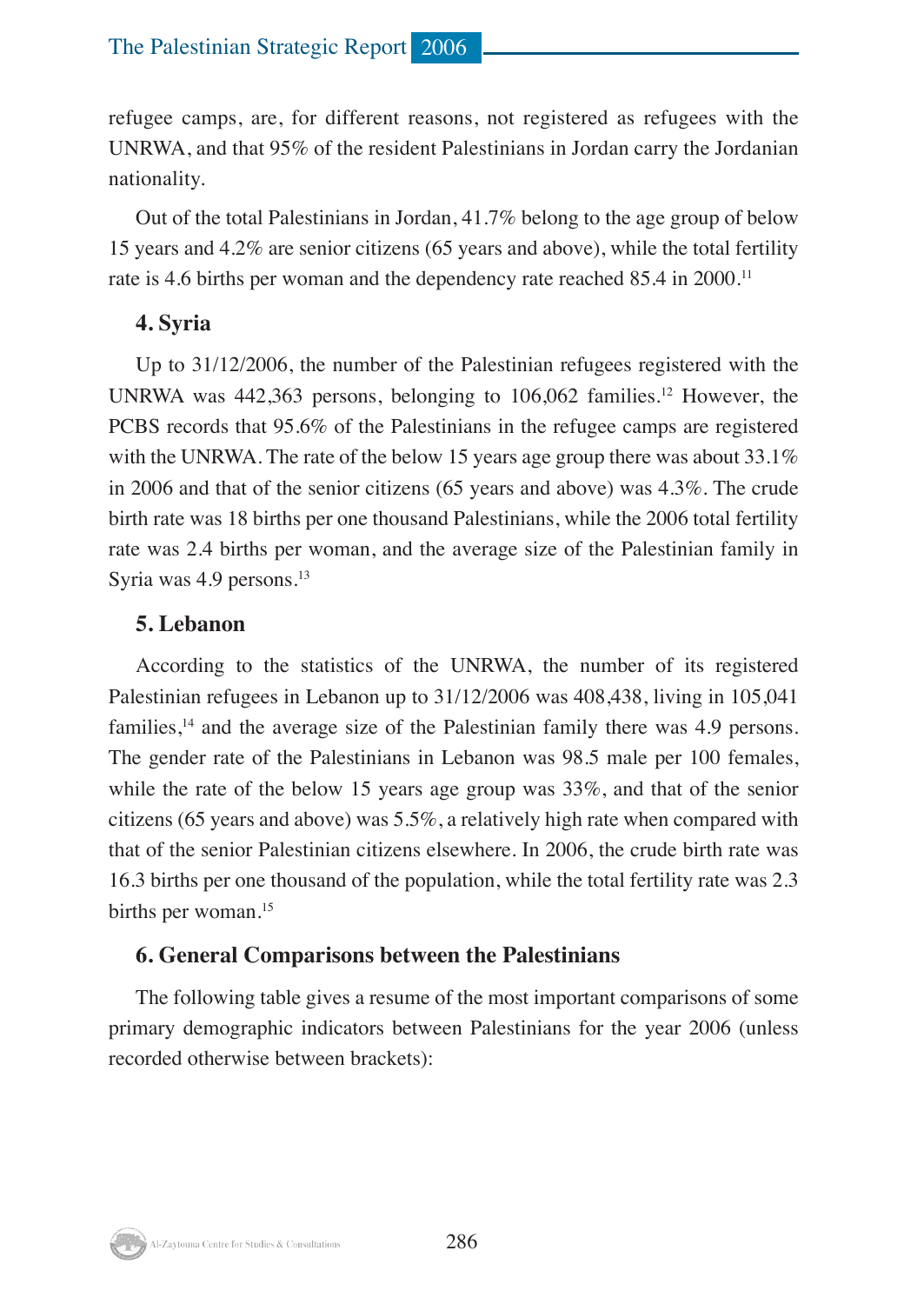#### **Table 2/8: Selected Demographic Indicators for the Palestinians according to the Place of Residence16**

| <b>Indicator</b>                                                                        | <b>WB</b>     | <b>GS</b>     | <b>Total</b><br><b>Israel</b><br>(WB and GS) |                 | <b>Jordan</b>  | <b>Syria</b>    | Lebanon |
|-----------------------------------------------------------------------------------------|---------------|---------------|----------------------------------------------|-----------------|----------------|-----------------|---------|
| <b>Percentage of</b><br>individuals 15 years<br>and below %                             | 43.9          | 48.8          | 45.7                                         | 40.6<br>(2005)  | 41.7<br>(2000) | 33.1            | 33      |
| <b>Percentage of</b><br>individuals 65 years<br>and above %                             | 3.3           | 2.6           | 3                                            | 3.2<br>(2005)   | 4.2<br>(2000)  | 4.3             | 5.5     |
| Dependency ratio %<br>(per 100 individual<br>15-64 years)                               | 88.5          | 104.7         | 94.2<br>77.9                                 |                 | 85.4<br>(2000) | 59.7            | 62.6    |
| Gender ratio %<br>(male per 100<br>females)                                             | 102.8         | 102.7         | 102.8                                        | 103.7<br>(2005) |                | 102.3<br>(2002) | 98.5    |
| <b>Crude birth rate</b><br>$(1 \text{ birth per } 1,000 \text{ of }$<br>the population) | 33.7          | 41.7          | 36.7                                         | 28.6<br>(2005)  |                | 23.3<br>(2001)  | 16.3    |
| <b>Crude death rate</b><br>$(1$ death per $1,000$<br>of the population)                 | 4             | 3.8           | 3.9                                          | 2.8<br>(2005)   |                | 3.3<br>(2001)   |         |
| <b>Total fertility rate</b><br>(1 birth per<br>woman)                                   | 4.1<br>(2003) | 5.8<br>(2003) | 4.6<br>(2003)                                | 3.7<br>(2003)   | 4.6<br>(2000)  | 2.4             | 2.3     |
| <b>Natural increase</b><br>rate $%$                                                     | 3             | 3.8           | 3.3                                          | 2.6<br>(2005)   |                | 2<br>(2002)     |         |
| <b>Average household</b><br>size<br>(an individual per<br>each family)                  | 5.7           | 6.6           | 6                                            | 5<br>(2005)     | 6.2<br>(1999)  | 4.9             | 4.9     |

(-): Means not available.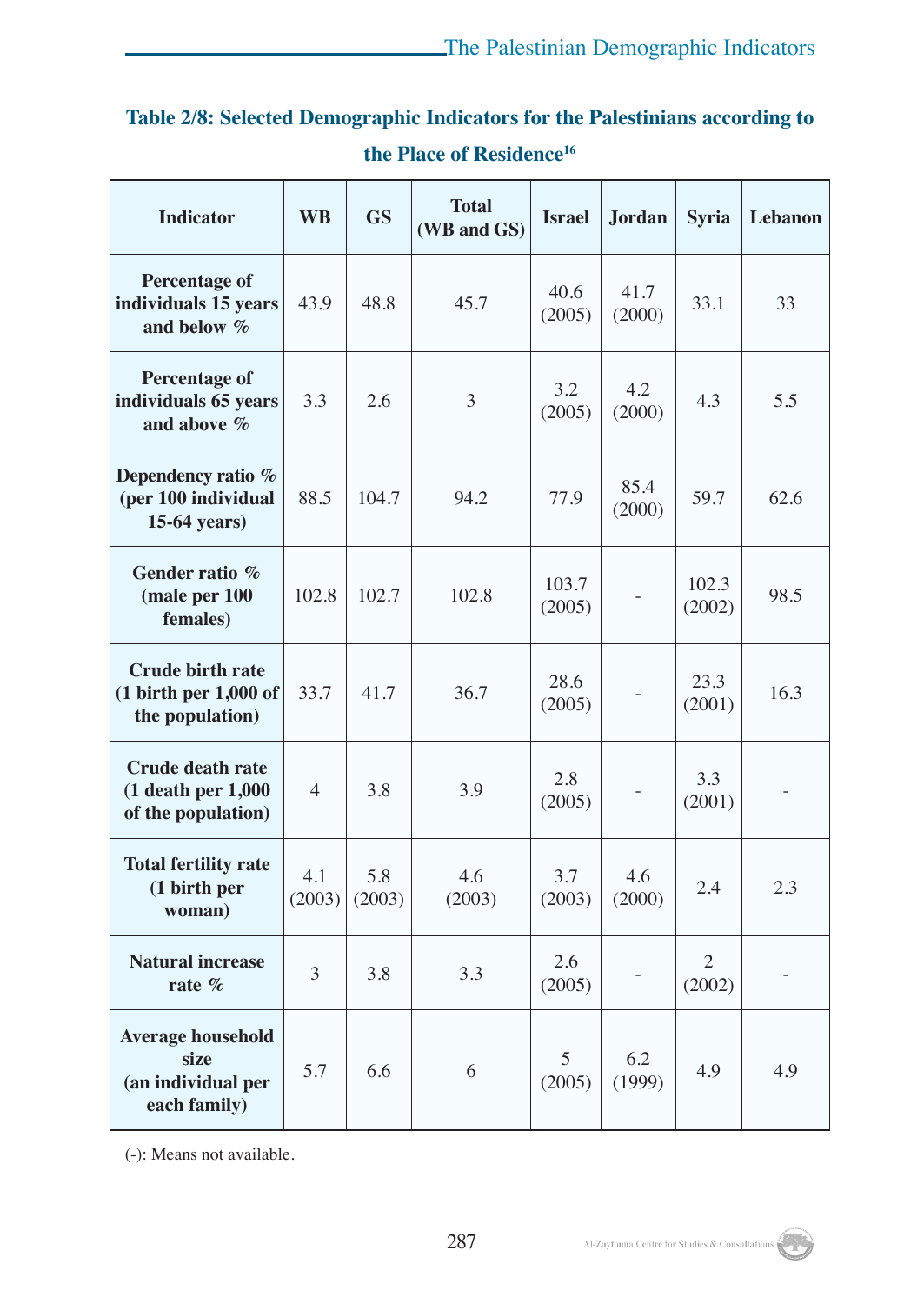#### The Palestinian Strategic Report 2006

In spite of the difference in the time frame for some of the indicators, the following may be noted from the above table:

- a. The Palestinian society is a young society, but the distribution of the age groups glaringly differ according to the place of residence. Hence, the highest percentage of the below 15 years age group is in GS, followed by the WB, and the lowest is in Syria and Lebanon. This results in high dependency rate in GS and the WB, which increases the economic pressure on the families' breadwinners in the 1967 occupied Palestinians lands. Moreover, the highest percentage of senior citizens (65 years and above) is in Lebanon, and the least is in GS.
- b. The gender percentage in all of the Palestinian residential areas exceeds 100 with the exception of Lebanon, probably because of the higher percentage of male emigration compared to females, and the increase in the death rate among males during the last decades.
- c. The highest crude birth rate is in GS and the WB, and the least is in Lebanon and Syria, which, in particular, generates population explosion in the excessively populated GS, where the density of population reached by the end of 2006 about 4,032 persons per  $km^2$ . If this situation is allowed to drift, the density of population in GS will progressively accelerate, hence adding a further impetus for the return of the refugees, who constitute 69.2% of the total population in GS, to their homelands, and make it necessary to implement the right of return for all refugees in different places.
- d. The acceleration of the birth rate in GS will increase its population well over the total population in the WB and GS, hence planners and decision makers should seriously consider new initiatives in these regions. The percentage of the population in GS had increased from 35.7% in 1997 to 37.2% by the end of 2006.
- e. The crude death rate is almost similar in all regions, however the highest is in the WB and GS and the lowest is in Israel. This is primarily due to the oppressive and discriminatory policies that the occupation have persistently pursued over several decades in GS and the WB. Particularly so are its assassination operations and poor health services that cannot by any means be compared with those that Israel offers to its own citizens. On the contrary, there are viable indications that Israel adopts a policy of racial cleansing

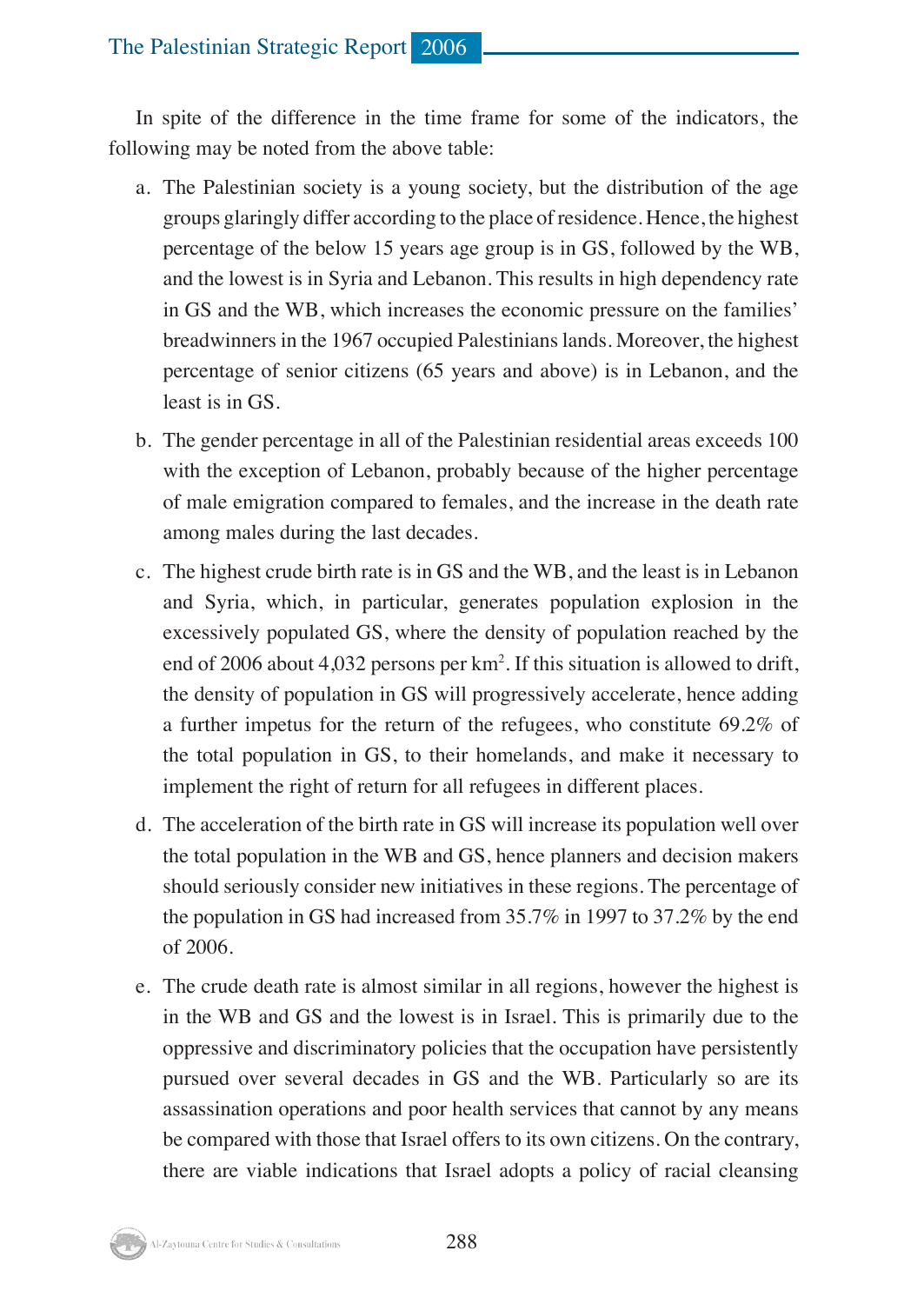against the Arabs in Palestine through such measures as the "transfer" that compels the Palestinians to reluctantly emigrate, or make it impossible for them to return. In addition to the Israeli drive to adversely affect the physiological ability of the Palestinian women to conceive and deliver babies.17

- f. The average size of the Palestinian family remains high in the WB and particularly in GS, besides Jordan, but it is at its lowest levels in Syria, Lebanon and Israel.
- g. The rates of the natural increase will remain high among the Palestinians compared to neighboring communities, and is expected to be more than 2.5% during the next decade.

#### *Third: The Palestinian Refugees*

Understanding the concept of the refuge among the Palestinian people and its measurement is indeed problematic,18 because of the frequent wars and conflicts that swept the region during the last century, particularly the wars of 1948 and 1967 and the consequential occupation of Palestine, and the Palestinian *Intifadah* of 1987-1990 and *al-Aqsa Intifadah* 2000-2005. Besides, there is the complexity of administration in the Palestinian regions since the time of the British Mandate and the incorporation of the WB in Jordan as well as the Egyptian control of GS during the period 1948-1967.

Moreover, there are the multiple reasons for the Palestinian exodus and population movements during different periods, e.g., the successive Israeli policies and measures to transfer the Palestinians either mandatorily or voluntarily, the continuous constraints that compelled Palestinian families to go into the diaspora in search of security and better life, and the variety of measures adopted by the host countries on matters related to nationality, residence and employment of the Palestinian refugees.

The Palestinians in the diaspora include individuals and families who voluntarily left Palestine before 1948, or during the period 1948-1967. As is the case in all other countries, some Palestinians went abroad for education and work, but were unable to return because of the occupation.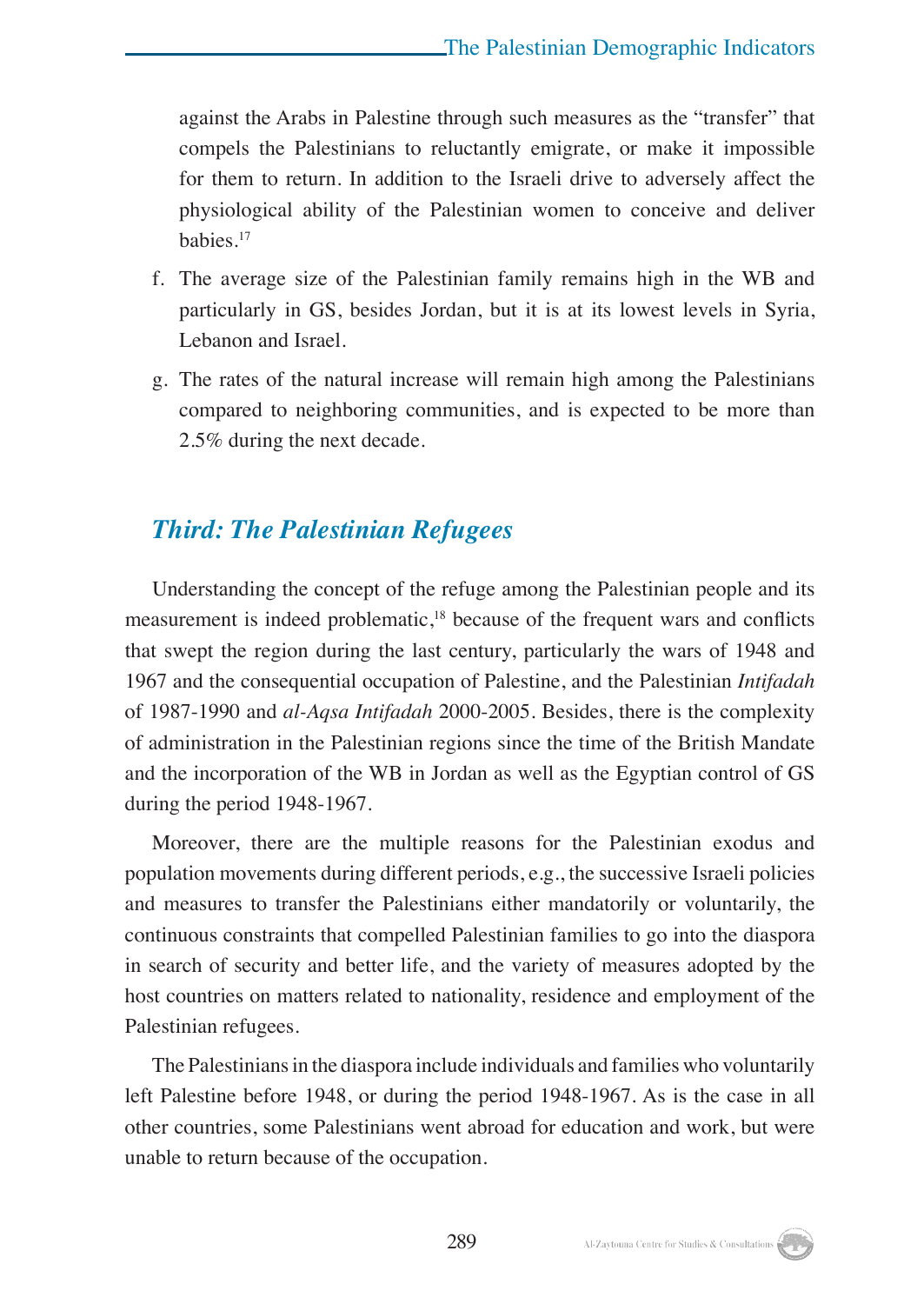#### The Palestinian Strategic Report 2006

Some restrict the definition of refugees in the case of the Palestinians only to those who left the country after the 1948 catastrophe, but this is unacceptable as they should also include those who quitted after the 1967 catastrophe. Others view the refugees as those living abroad only, while a third group considers them to be those in the refugee camps only. But these are also limited definitions, because they do not include the Palestinian refugees in the WB and GS and those who reside outside the camps.

If we assume that the Palestinian refugees include those living abroad and in the WB and GS, then their total number, according to the statistics of the PCBS, is around 6.74 million persons (5.01 million in the disapora and 1.73 million in the interior). This means that 66.7% of the Palestinians are refugees, who urgently need to return to the homes in which they, or their ancestors, lived in the lands occupied in 1948 or 1967.19

The following table shows the numbers of Palestinians in the registers of the UNRWA up to 31/12/2006. However, these statistics are not absolutely accurate as registration with the UNRWA is voluntary. Therefore the figures reflect only the numbers of refugees who regularly register themselves with the UNRWA.

| Area          | No. of<br><i>individuals</i> | No. of<br><b>births</b> | No. of<br>families | No. of<br>camps | No. of<br><i>individuals</i><br>in camps | Percentage of<br>individuals in<br>camps % |
|---------------|------------------------------|-------------------------|--------------------|-----------------|------------------------------------------|--------------------------------------------|
| <b>WB</b>     | 722,302                      | 7,802                   | 180,003            | 19              | 186,479                                  | 25.8                                       |
| <b>GS</b>     | 1,016,964                    | 24.287                  | 220,495            | 8               | 478,272                                  | 47                                         |
| Lebanon       | 408,438                      | 2,964                   | 105,041            | 12              | 215,890                                  | 52.9                                       |
| <b>Syria</b>  | 442.363                      | 8,688                   | 106,062            | 9               | 119,055                                  | 26.6                                       |
| <b>Jordan</b> | 1,858,362                    | 22,620                  | 362,528            | 10              | 328,076                                  | 17.7                                       |
| <b>Total</b>  | 4,448,429                    | 66,361                  | 974,129            | 58              | 1,327,772                                | 29.8                                       |

**Table 3/8: Number of Refugees Registered by UNRWA in Different Areas until 31/12/200620**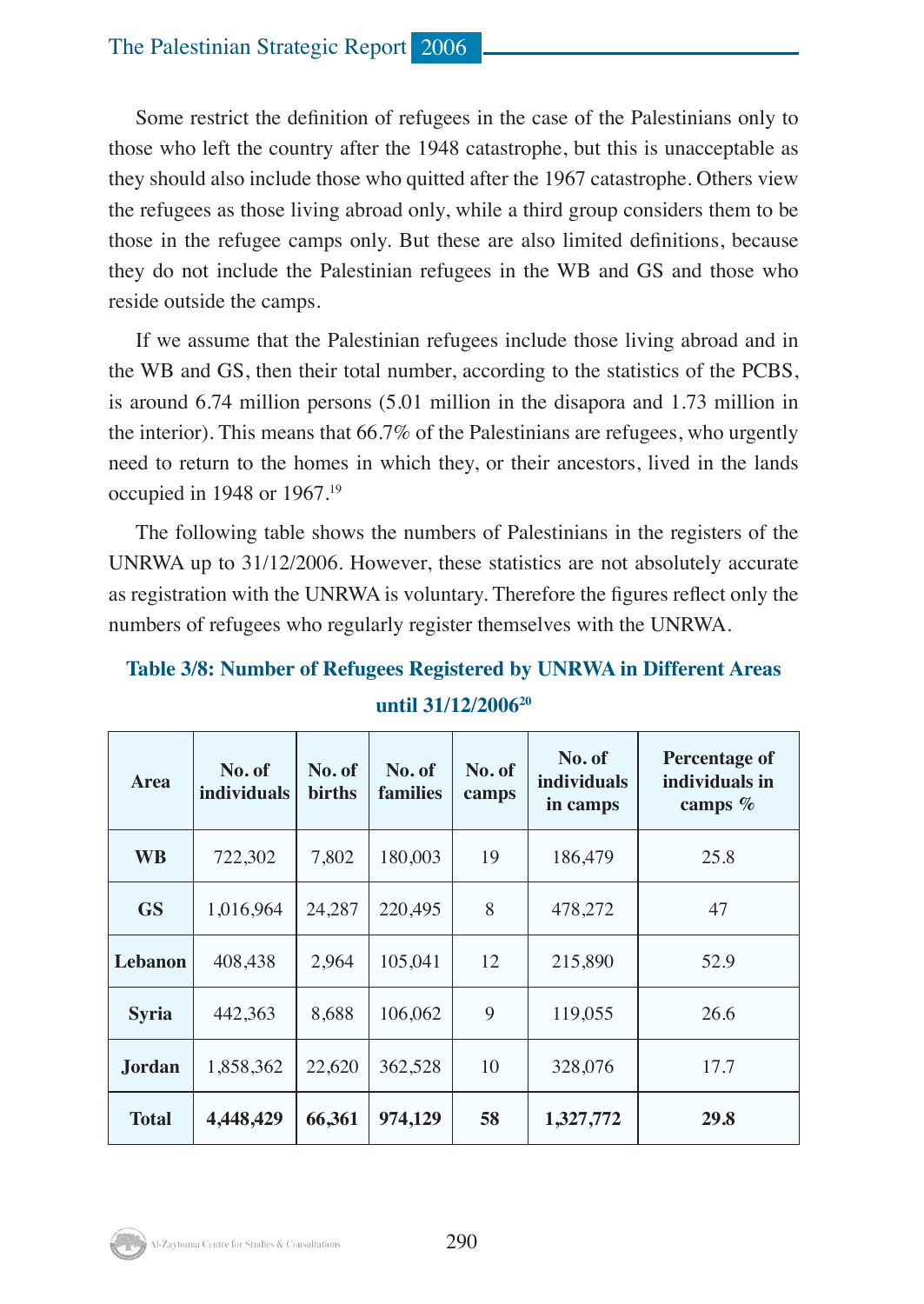

**Number of Refugees Registered by UNRWA in Different Areas until 31/12/2006**

We note from the above table that the total number of refugees registered with the UNRWA is 4.45 million persons, of whom about 41.8% stay in Jordan, 39.1% in the 1967 occupied lands (22.9% in GS and 16.2% in the WB) and the rest, 19.1%, in Syria and Lebanon.

However, due to several factors, the number of Palestinians living in any country in the world cannot be estimated with an acceptable degree of accuracy. The above figures could therefore change from time to time, based on the available information.

A close look at the statistics of the registered refugees for 35 years, 1970-2005, shows that their numbers rose from about 1.43 million in mid 1970 to about 4.28 million by mid 2005. By applying the reliable natural exponential model, the permanent annual increase in their numbers during this period will be 3.14%. This means that the numbers of the registered refugees will be doubled within 22 years.

#### *Fourth: Population Growth Trends*

We have sufficient evidence to maintain that the Palestinian population rate of growth is comparatively high when compared with those of other peoples. But it is slowly decreasing over time due to some interrelated demographic, economic social and political factors.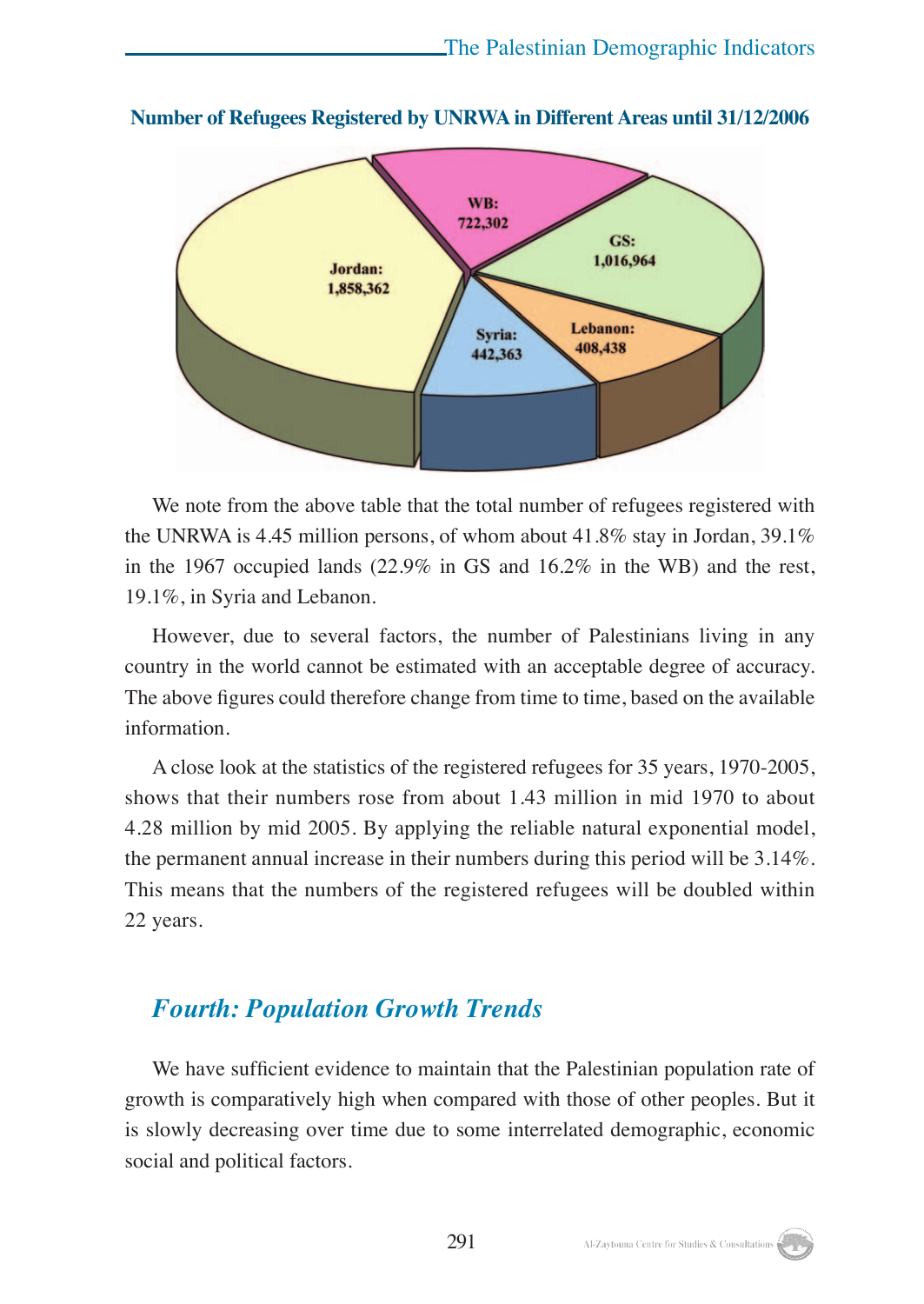Research on the trends of population growth for the Palestinians worldwide is, indeed, problematic, as the rates of this growth vary according to the geographic location and standards of living for the Palestinians. Besides, there are differences between the sources of the data, and their methodologies and in the time frame, as well as in the degree of inclusivity and in some of the geographic concepts. Hence, we will concentrate here on the general indicators for this growth, with special emphasis on the WB, GS and historical Palestine.

Like in all countries and localities, the indicators of Palestinian growth are primarily determined by fertility, death rate and emigration. The latter do not affect the overall estimates of the numbers of the Palestinians in the world, but rather on their distribution in different localities, and on their places of residence.

The statistics of the PCBS indicate that the rates of fertility decreased in the WB and GS during the last decade of the  $20<sup>th</sup>$  century. The population census of 1997 showed that the total fertility rate was 6.04 births, but, according to the demographic health survey of 2004, they decreased to 4.6 births in 2003.

The above sources also indicate differences in the rates of fertility in the WB and GS. In the WB, the total fertility rate decreased from 5.6 births in 1997 to 4.1 births in 2003, while the decrease for the same years in GS was from 6.9 births to 5.8 births. The mean number of children ever born to women (who had ever married) in 2004 totaled about 4.5 children, 4.3 in the WB and 4.9 in GS.

The natural increase rates of the population in the WB and GS decreased during the period 1997-2006 from 3.8% to 3.3%. Correspondingly, the crude birth rates decreased during the same period from 42.7 births per one thousand of the population to 36.7.

However, the negative impact of this decrease in fertility on the population growth has been partly compensated by the decrease in the crude death rates during the same period, from 4.9 deaths per one thousand of the population in 1997 to 3.9 in 2006. Additionally, is the corresponding increase in the life span for both sexes, from 70.2 to 71.7 years for males and from 71.7 years to 73.2 for females. However, during the course of the year 2006, there were differences in life expectancy between the WB and GS, 71.9 years for males and 73.6 years for females in the former, and 71.4 years for males and 72.5 years for females in the latter.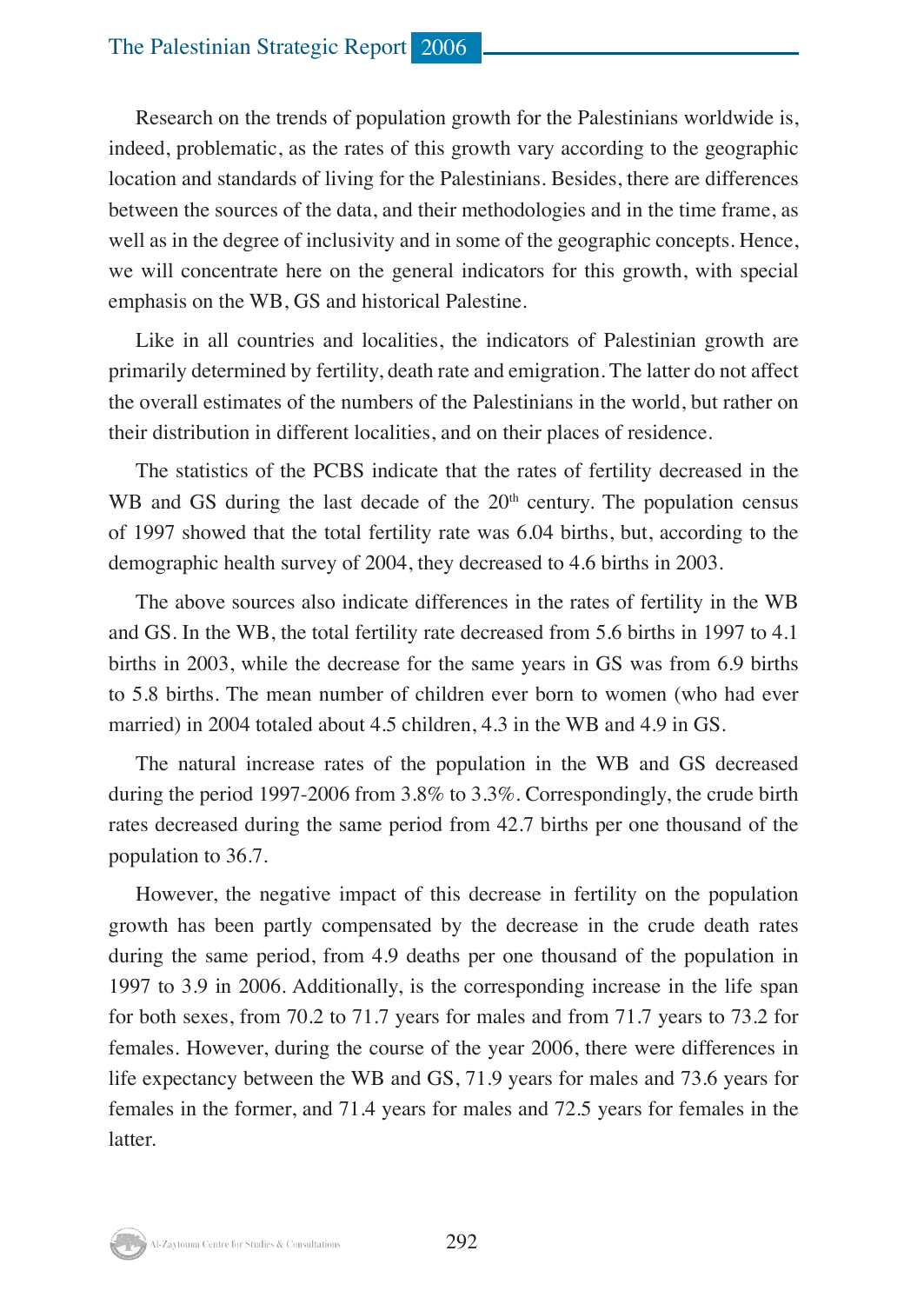The outcome of all this is a slight annual decrease in the natural increase rate, from 3.8% in 1997 to 3.3% in 2006, and it is expected to be 2.8% in 2015. These statistics indicate a 0.7% decrease in the natural increase rate during the period 1997-2006. However, even if this tendency continues during the next decade, the annual natural increase rate will remain comparatively high, more than 2.5%.

If we presume the impact of emigration to be nil, the annual natural increase rate in the WB during the period 1997-2006 decreased from 3.6% to 3%, i.e., an annual decrease of 0.066%. In GS alone, the decrease is from  $4.1\%$  to  $3.8\%$ . i.e., an annual decrease of 0.033%. Notwithstanding this expected decrease in the population growth, we can safely maintain that the numbers and density of population in GS will continue to increase at comparatively higher rates than those in the WB.

As for the Palestinian population worldwide, estimated by the end of 2006 as 10.1 million of whom 50.4% live in historical Palestine, it is expected to markedly and continuously increase annually, and at rates higher than those of the Jews, though the annual natural increase rate will slightly decrease during the next two decades. Assuming an average annual increase of 2.8%, the Palestinians worldwide are expected to be about 13 and 15 million by the end of 2015 and 2020 respectively. On the basis of this modest hypothesis, the number of Palestinians in the world is thus expected to double to 20 million in the year 2030.<sup>21</sup>

#### *Fifth: The Controversy over the Numbers of Palestinians in Historical Palestine, especially in the WB and GS*

Investigation around issues related to population estimates should always be conducted cautiously and with a measure of reservation because the accuracy of any forecast depends on the degree of the realization of the hypotheses on which a study is based. This is particularly so in the Palestinian case, which is characterized by largely unforeseen changes in the security, political, economic and social realities, and by the de facto policies and measures undertaken by the occupation, which vary from stage to stage.

This issue of Palestinian population growth, and the duration during which the Jews will be of equal numbers to the Palestinians in historical Palestine constitutes a major concern, in fact an obsession, to some prominent Israeli thinkers.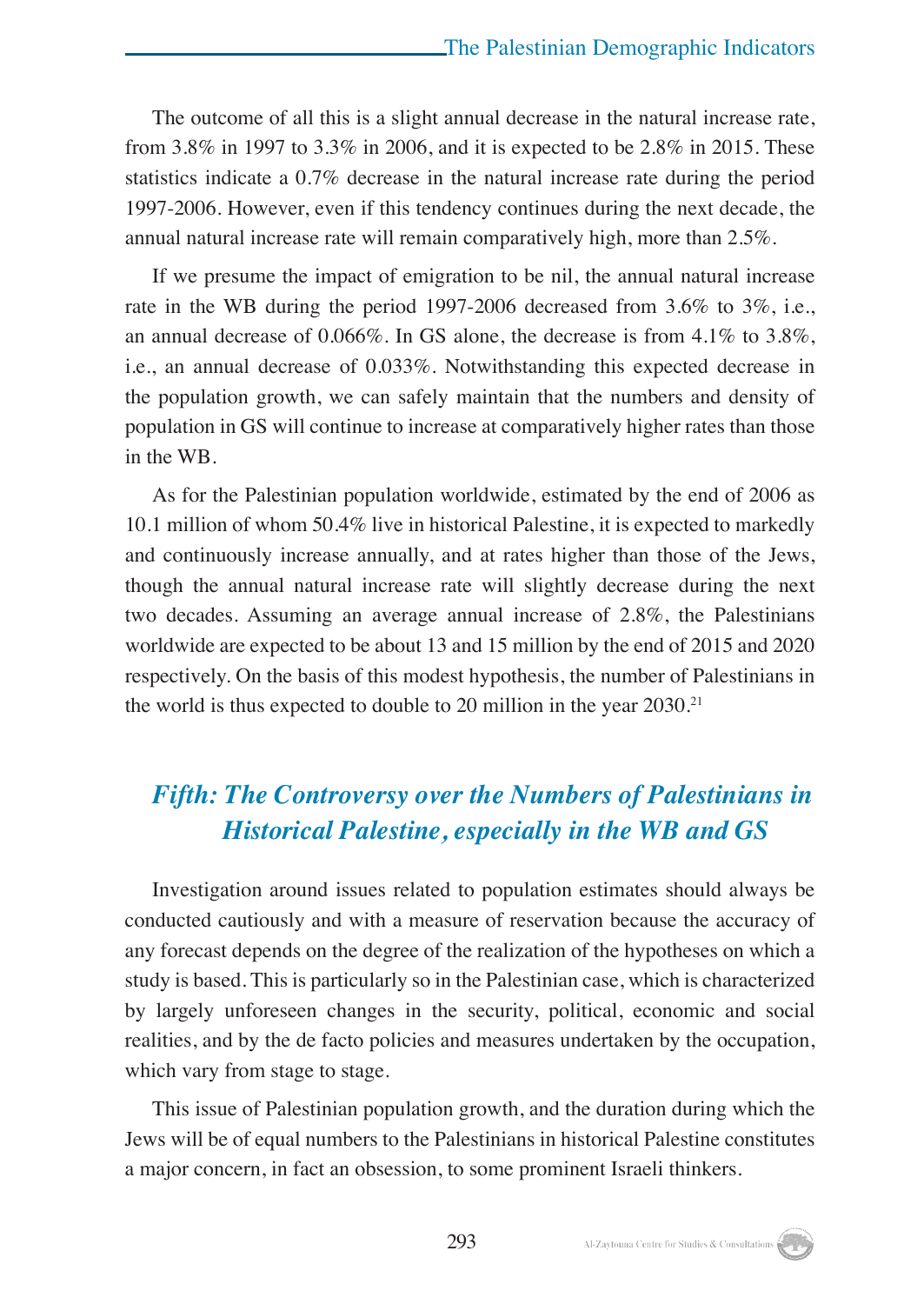#### The Palestinian Strategic Report 2006

A study conducted by the famous Rand Corporation expected an annual decrease in the natural increase rate of Palestinian population within a quarter of a century (up to the year 2030), from  $4\%$  to 2.2%. The study estimated the numbers of Palestinians in the WB and GS to be about five million within five years, a figure that is very close to the estimates of the PCBS.22

The study also indicates that Israel will, by no means whatsoever, be able in future to control and determine the destiny of five million Palestinians, nor deprive them of their citizenship rights. Since the occupation cannot possibly continue forever, the only possible solution is withdrawal to frontiers accepted by the Palestinians and the world community. Quoting *Yedioth Ahronoth*, Sever Plocker said:

Rand researchers are convinced Palestinians must enforce development and construction efforts, and will discover the need to slow population growth, limit immigration and focus on raising their living standards. However, until this occurs, remember the prediction: Five million Palestinians within five years. Time is working against us.<sup>23</sup>

Meanwhile, Israeli politicians, from both the left and right, have been more concerned by the entrenchment of the Palestinians in historical Palestine than by the quest for peace and security.

During debates and deliberations on the issue by a group of rightist Israeli-American experts during the first half of the year 2005, it was mentioned that by the year 2020 the Palestinians will outnumber the Jews in Palestine from the sea to the river,<sup>24</sup> and that the only solution would be to undertake a surgical operation of mass expulsion (transfer) of the Palestinians from Palestine.

On the other hand, another group of rightists argues that the Palestinians will not outnumber the Jews before the year 2050. Hence, they demand, the Israelis should cool down, continue the status quo, and never withdraw from the WB and GS. However, we should note here that in spite of their declared withdrawal from GS, the Israelis had made GS a virtual prison, and continued their policies of infiltration and assassination throughout the year 2006.

The Israeli leftists foresee a Palestinian demographic supremacy within a short period. Hence, to maintain the Jewish majority, they support the conclusion of a permanent settlement and withdrawal from the WB. Some even demand the incorporation of some of the 1948 heavily populated Palestinian areas, like the triangle (*al-Muthallath*), to the WB, and the annexation of some big Jewish settlements in the WB to Israel.

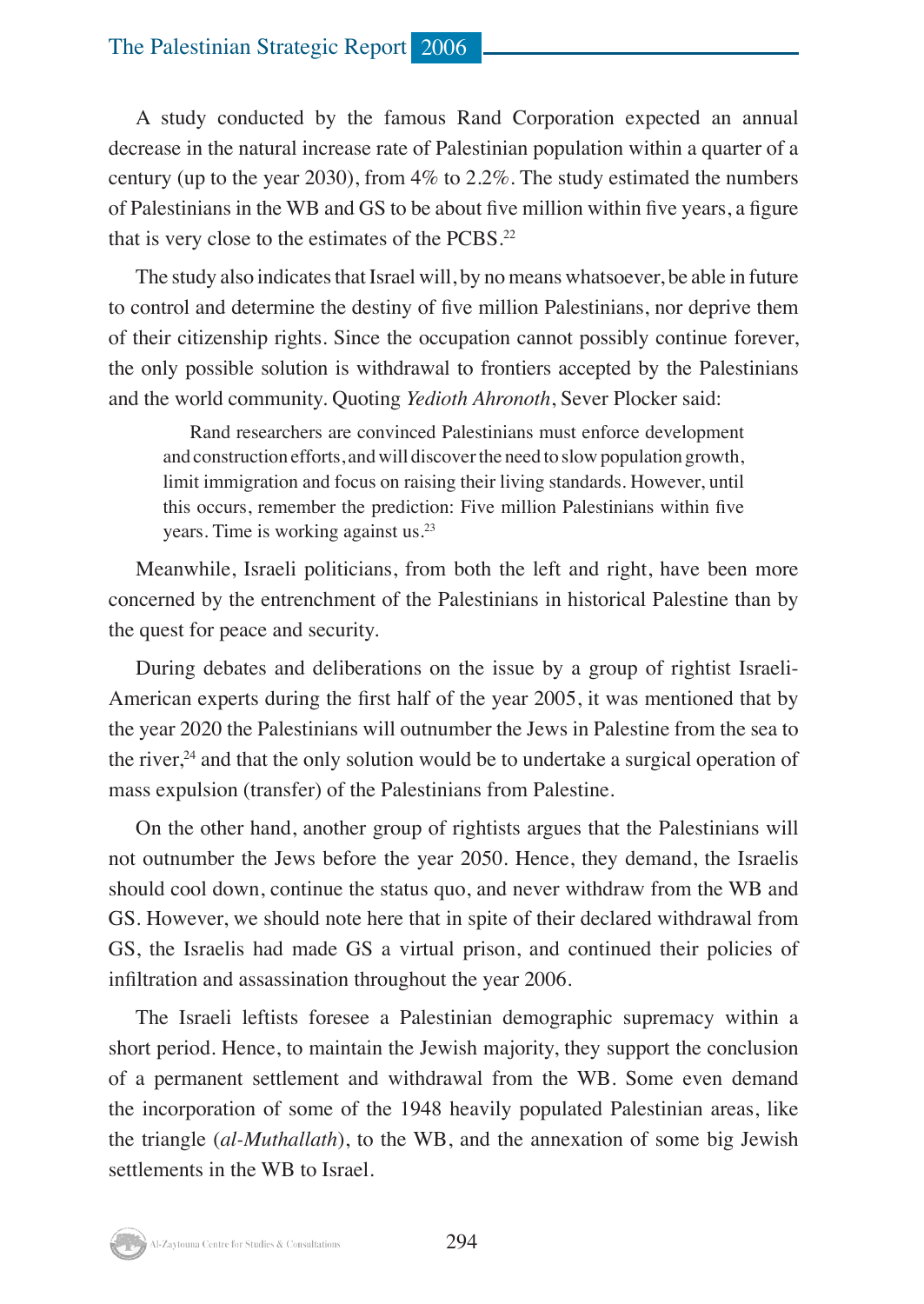Meanwhile, the updated and most recent statistics of the PCBS estimate the number of Palestinians in historical Palestine by the end of 2006 to be 5.01 million persons, and the Jews to be 5.3 million. By 2010, the numbers of the Palestinians and the Jews is expected to be the same, 5.7 million each.25

By 2020, the Palestinians in historical Palestine will be 7.6 million compared to 6.4 million Jews. Assuming that other factors remain constant, the Palestinians will then constitute 54% of the population in historical Palestine.

Since the establishment of Israel, the demographic Jewish-Palestinian struggle has provoked an apparently futile debate between different rightist and leftist Israeli quarters, who mix up politics with statistics, declared with concealed objectives, facts with half-facts, and fully substantiated scientific conclusions with weak or completely unfounded ones. Some quarters were occasionally so misled that they presumed that an Israeli side sympathize with the Palestinian cause and work for the attainment of Palestinian interests.

Meanwhile, the Israeli tendencies, hypotheses and policies have differed on the ground in accordance with the declared and undeclared objectives in each phase of the Palestinian conflict. For the leftists and rightists alike, this conflict constitutes a double-edged weapon wherein both sides are based on the Zionist ideology that strives to establish the predominantly Jewish state of Israel in the land of Palestine from the sea to the river.

Hence, Israel witnessed throughout the first half of the year 2005 a series of meetings, conferences and heated debates, that have been highlighted by the Jewish media, on the so-called "demographic danger" in Israel, which is actually related to the existence of the Palestinian population in the WB and GS. The discussions were based on a study conducted by the American-Israel Demographic Research Group (AIDRG), under the leadership of Bennett Zimmerman and Yoram Ettinger, and published in January 2005 under the title "Arab Population in the West Bank and Gaza: The Million and a Half Person Gap." This study (more than 100 pages) starts with the dismissal of the hypothesis that the Arab population in the WB and GS constitutes a demographic threat to Israel, and argue that it should be profoundly reconsidered. The study challenged the 3.8 million estimate of the Palestinian population for the year 2004 that had been given by the PCBS, and claimed that the figure is actually 2.4 million only, i.e., with a decrease of 1.4 million persons.26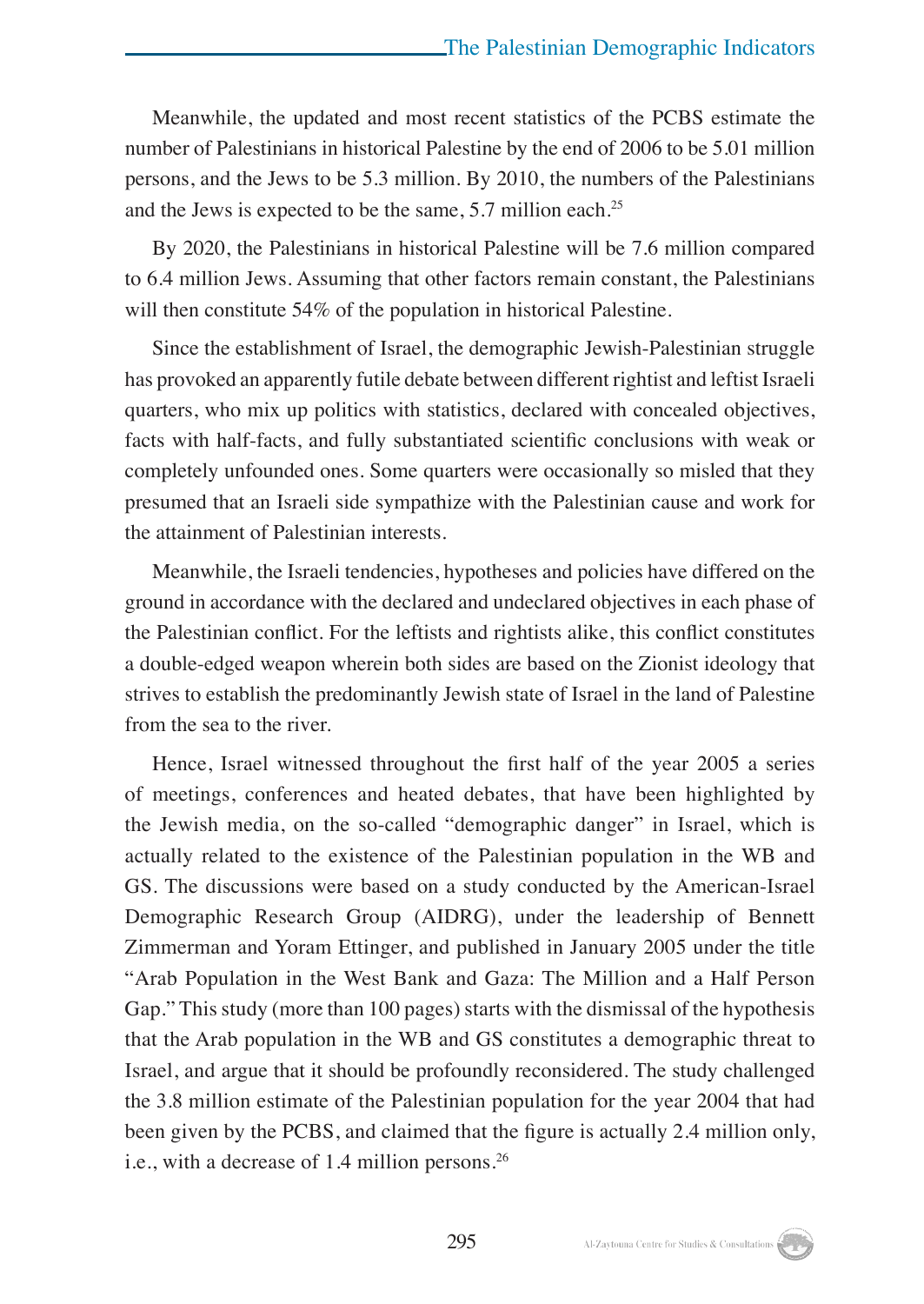We are not bothered here to give a detailed response to all the particulars of this study, but suffice to say that it lacks scientific methodology, and is based on some selective sources that are neither primary nor original. Furthermore, its ulterior political motive is to obstruct the unilateral Israeli withdrawal from GS, or, at least, to prevent a future similar withdrawal from the WB that would lead to the dismantling of the Jewish settlements there. The rationale for this presumption is that the Palestinians do not constitute a demographic threat to Israel, particularly if they are isolated in small cantons under tight Israeli control. Under such conditions, Israel may sanction the construction of modes of transportation between these isolated cantons, and redraw the hypothetical boundaries that would maintain a Jewish majority of Israel.

Besides advocating these ideas, the rightist groups had concurrently propagated the hypothesis that the Palestinians represent a real danger to the Hebrew state that could only be averted by their forceful expulsion (the so-called transfer).

These claims that center around the so-called one and a half million gap were propagated in Jewish newspapers, particularly in an article published by Shahar Ilan in *Haaretz* newspaper, which provoked some sensitive issues on the subject. But the PCBS, represented by its President Lu'ay Shabaneh, adequately responded to this press campaign, and convincingly dismissed the false claim of a one and half million gap. $27$ 

To summarize the outcome of the controversy between the Israelis around the numbers of the Palestinians in the WB and GS, it may be appropriate to cite a report prepared by the Israeli CBS and published in the Israeli press under the heading "Demographically Correct," i.e., **t**he Palestinians are right and the Israelis are wrong on the demographic statistics. The report, which was forwarded to the Knesset State Control Committee, explained the contradictions between the Israeli and Palestinian statistics, during the last decade, and addressed the claim of the new document of the AIDRG under the leadership of Bennett Zimmerman and Yoram Ettinger that the Palestinian population in the WB and GS in the year 2004 totaled about 2.4 million persons only.

This report frankly confirms the accuracy of the Palestinian census of 1997, and the rationality of its forecast on the population growth in the last decade, as well as its assumptions on the natural population increase. But it correctly dismissed as too exaggerated the Palestinian assumption of a positive impact of emigration during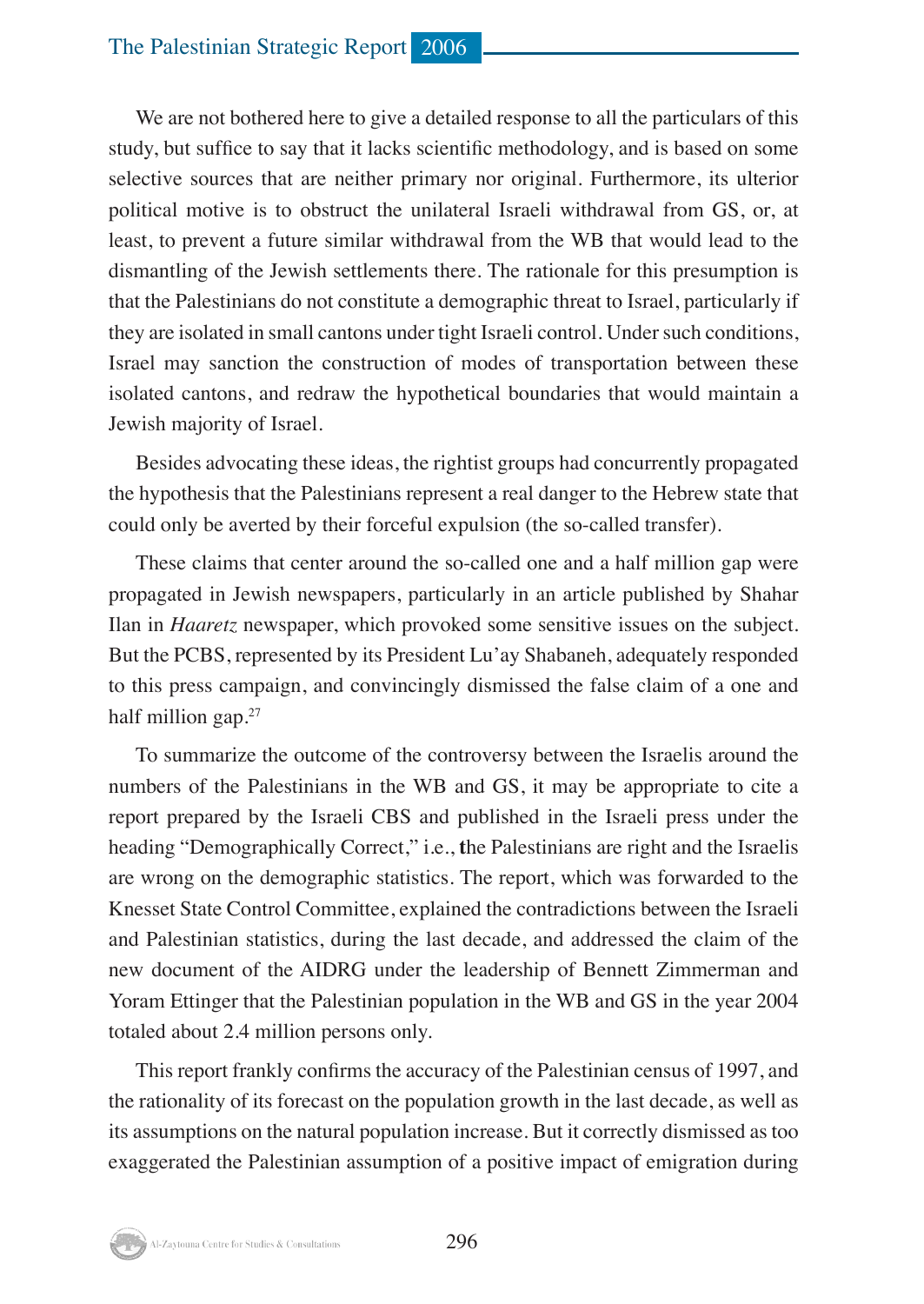the time of the *Intifadah* and the economic crisis. However, the Palestinian office had corrected its estimates of the emigration, and reduced the size of population from 3.8 million to 3.6 million. Nonetheless, the Israeli CBS was defective because it depended on erroneous standards and estimates and on the obsolete 1967 census. Hence, the Palestinian census was on the whole based on internationally recognized standards, and its figures were sound and correct.<sup>28</sup>

From a professional statistic point of view, the falsity of the assumption of a one and a half million gap could be easily established. But we should indicate that this presumed gap, in the view of the writers of the study, is partly based on the 325 thousand diaspora Palestinians who were considered by the PCBS as part of the 1997 Palestinian population. But this is wrong as none of them was included in the overall census or the drop outs. Besides, the Palestinian drop outs included the Palestinians residing in Jerusalem, though Israel considers them to be part of its population. This is correct as Jerusalem is part of the land occupied in 1967, and Israel has no right to annex it to its territories. As for the "net positive emigration," the PCBS had presumed some population drop outs after the 1997 census amongst which was the annual return of 45 thousand Palestinians during the years 2001-2010.29 This was legitimate at that time when peace was on the air, and peoples were cautiously optimistic. But the continuous Israeli aggression during *al-Aqsa Intifadah* made these expectations beyond realization, which impelled the PCBS to correct their figures, and reduce the size of the Palestinian population in 2004 in the WB and GS from 3.8 million person to 3.6 million, and not 2.4 million as mentioned in the study. However, these forecasts would indeed be very low if political stability is achieved and the Palestinians in the diaspora were allowed to return to their homeland.

#### *Sixth: The Israeli Repressive Measures and their Impact on the Palestinian Demography across the Green Line and in the WB and GS*

Since its inception, Israel has adopted various repressive measures to affect the Palestinian demography across the Green Line. The heated controversy and differences among the Israelis over the issue of the numbers of Palestinians and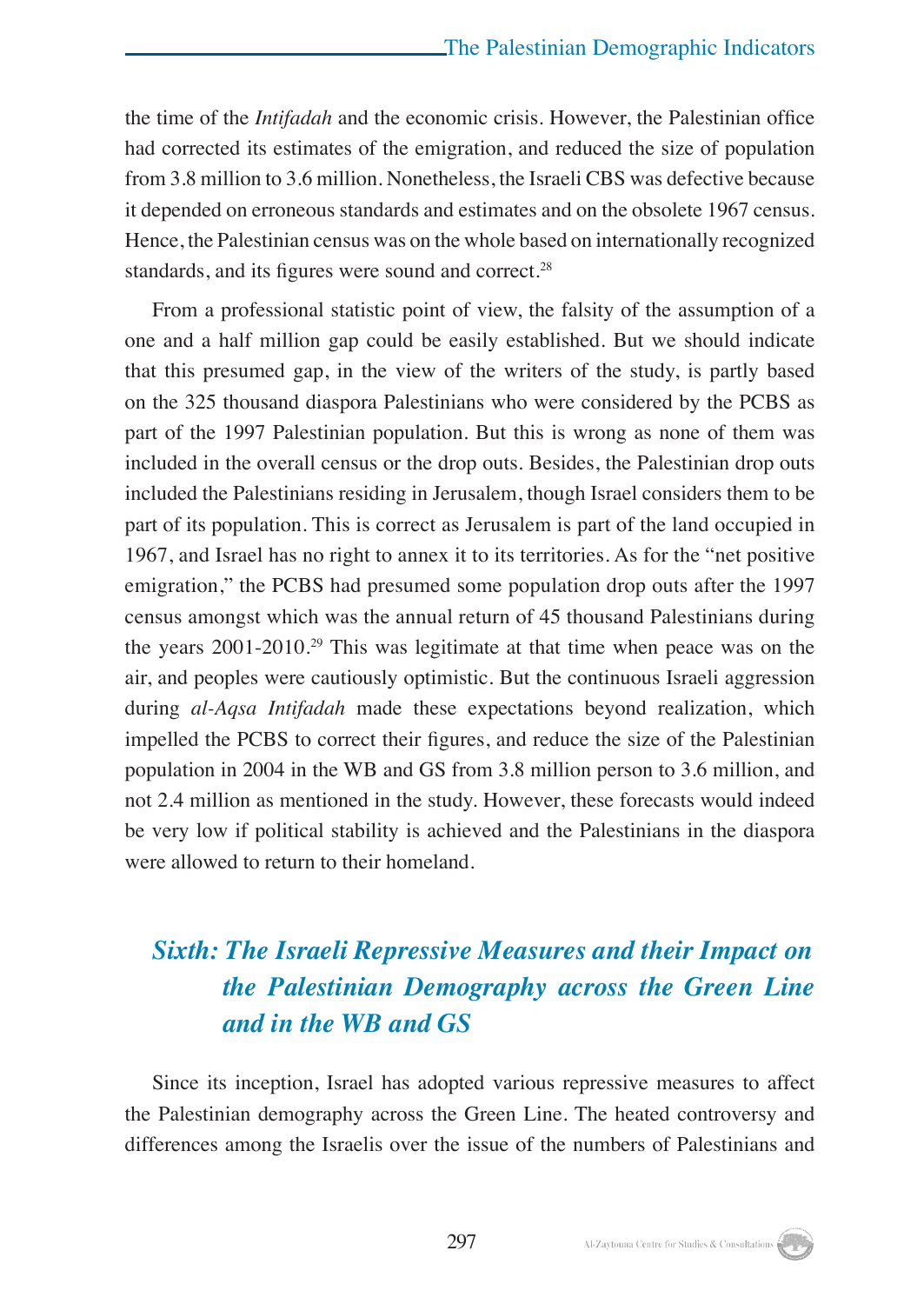Israelis in historical Palestine, referred to above, has automatically taken different forms. Amongst them were the duration during which the Palestinians and Jews will be of equal numbers, the number of Palestinians on both sides of the Green Line, and the mechanism through which Israel, that has no fixed borders, would maintain its Jewish identity on both sides of this Line. Thus, Israel kept redrawing this Line on the ground, or it has been seriously reconsidered for redrawal by Israeli politicians and experts. This is particularly so because Israel considers many Palestinians to be in Israel or inside the Green Line, and many Jewish settlers to be within Israel though they actually live in the 1967 occupied lands.

This ongoing and heated debate over the Green Line glaringly demonstrate the importance of the demographic conflict to both the rightist and leftists in Israel, who, however, differ on the measures to be used to evict the Palestinians from their homes, and on the redrawal of the presumed frontiers along both sides of the Green Line.

Coupled with its operations of assassination, emigration and suppression, Israel imposes tight military, political and economic siege on the Palestinians. Additionally, it actively pursues a policy of discrimination on both sides of the Green Line that culminates in the confiscation of Palestinian lands, and the isolation of their settlements into virtual cantons and prisons, that compels some Palestinians to emigrate internally or abroad. Moreover, the well planned distribution of the Arab population on both sides of the Green Line distorts the social, cultural and economic fabric of their society. This is further aggravated by the so-called "security blocks" that humiliate the Palestinians and restrict their movements.

#### **The Palestinian Emigration and Brain Drain**

The Israeli repressive measures during the years of *al-Aqsa Intifadah* and their blockade of the Palestinian people throughout the year 2006, coupled with the political differences among the Palestinians factions and groups that were triggered by foreign intervention in Palestinian internal affairs, had, no doubt, adverse effects on the Palestinian cause. They gave Israel excuses to deny the Palestinian legitimate rights and to cover up its failure to resolve the Palestinian issue. Besides, these miserable conditions have compelled some citizens, particularly among the professionals, to quit the country for a better living, education, or to visit relatives and stay with them for long periods.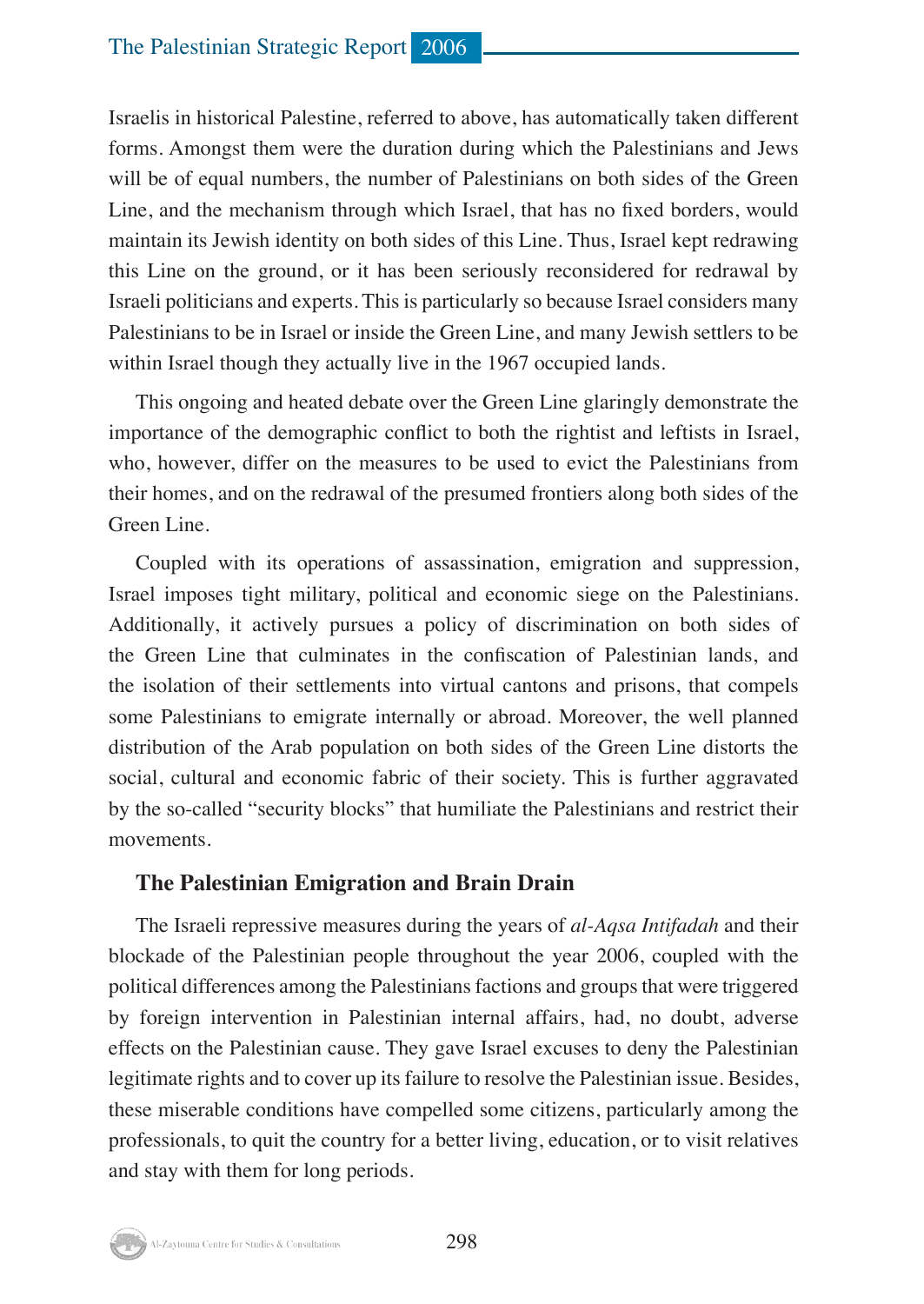The Palestinian emigration is indeed a natural phenomenon that takes place among all peoples who are placed under brutal occupation for a long time, six decades in the case of the Palestinians.

An opinion poll conducted by Birzeit University indicated that 30% of the Palestinian look forward to emigrate, of whom the majority are youngsters. They are fed up by the deteriorating conditions in the WB and GS that are not limited to the brutality of the Israeli occupation but extended to serious conflicts between the Palestinian political leaders, a development that serve the Israeli strategy of evacuating Palestine from it original inhabitants.30

A report published by *al-Hayat* newspaper on the dangerous phenomenon of emigration from the WB and GS mentions that 44% of the Palestinian youth aspire to emigrate, 50 thousand emigration applications were submitted by Palestinians to foreign consulates and 10 thousand youngsters had actually got entrance visas to foreign countries, particularly the USA, Canada and Chile. These applicants were from different localities and sectors of the Palestinian society, specially Christians. *Al-Hayat* newspaper, recorded the serious concern of a Palestinian priest, Bishop Riyah Abu al-'Asal, on this massive Christian emigration, and reported that "The number of Christian families in each Palestinian village could now be easily counted." Quoting some Jordanian sources, the newspaper added that 300 thousand Palestinians entered Jordan during the first five years of *al-Aqsa Intifadah*, of whom none returned.<sup>31</sup>

Some Palestinian officials have cautioned against the serious repercussions of this increasing exodus, particularly that of some highly qualified government officials, professionals and artisans, on the Palestinian society. But they realized and emphasized that political and economic stability is a key prerequisite to limit this emigration and brain drain.32

Statistics on Palestinian emigration are too diversified to be adequately summarized in this study, but they had to be referred to, in order to contain their future negative impact on the demographic conflict in the region. The Palestinian leadership and concerned quarters should take immediate measures to, prevent this phenomenon, or, at least, contain its impact. But, at the same time, they should not exaggerate it, particularly so as its underlying reasons and extent cannot be scientifically ascertained from official sources. What had been mentioned above intends just to establish the existence of the phenomenon not to measure its extent.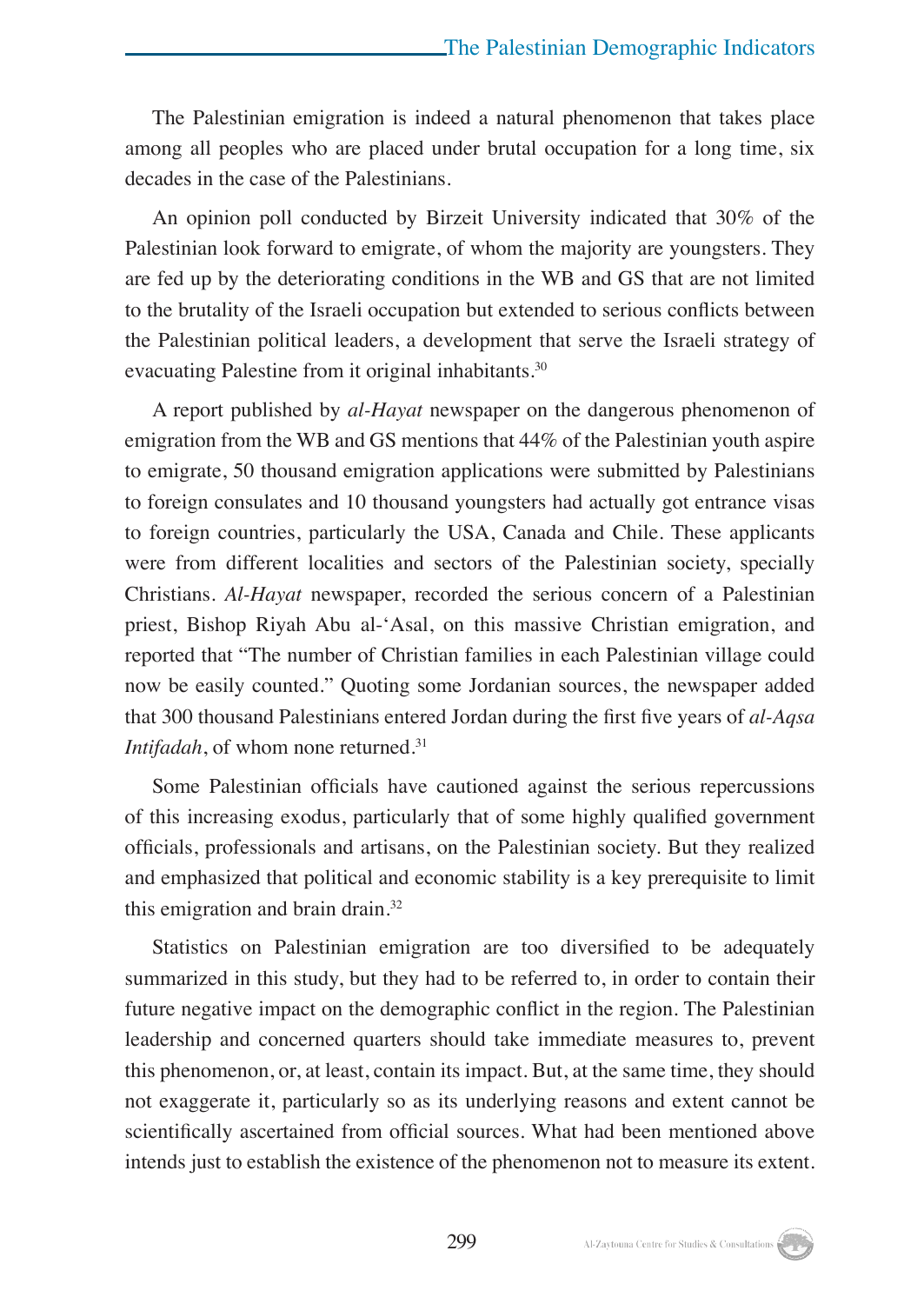It should also be mentioned that calculating the difference between the departing and arriving Palestinians does not reflect a tendency for real and permanent emigration, but is most likely a temporary measure that will vanish with the end of the reasons behind it. It should also be noted that the Palestinians in the diaspora clutch to their residence permits in the WB and GS, notwithstanding their new nationalities and the long periods of stay abroad because they genuinely hope that they, or their sons and grandsons, will one day return to their homeland.

#### *Seventh: The Diaspora Palestinians and the Right of Return*

In spite of the numerous international resolutions, issued since 1948, including the UN General Assembly Resolution 194, that spelled out the rights of return and compensation to the Palestinian immigrants, $33$  not a single migrant had returned by virtue of these impotent declarations. On the contrary, Israel has continued its repressive measures in the occupied Palestinian territories and placed their people under difficult conditions in order to force then to emigrate. But the Palestinian people has courageously faced these formidable challenges, stuck to their land and never surrendered their rights of return and self determination.

The results of an opinion poll on the Palestinian refugees in Lebanon conducted in 2006 by al-Zaytouna Centre for Studies and Consultations showed that about 82% of the Palestinians in Lebanon are confident of their return to Palestine one way or another, while only 13% felt that they could not and the rest  $(5%)$ expressed no opinion on the subject. More than 98% of the respondents did not find in compensation, resettlement and naturalization in Lebanon a solution to their problem, about 80% accepted nothing but the return to their original cities and villages from which they were expelled, and about 5% accepted to return to the 1967 occupied territories, while the rest expressed their willingness to be settled inside or outside Lebanon. Meanwhile, 83% of the respondents supported Hamas' refusal to recognize Israel in spite of the formidable pressures and constraints.34

Another opinion poll conducted by *Mada al-Carmel*, the Arab Center for Applied Social Research in Haifa, showed that 80% of the 1948 Palestinians supported the refugees' right of return or compensation, 42% wanted to have them both and 29% wanted to give the refugees the option to accept either return or compensation.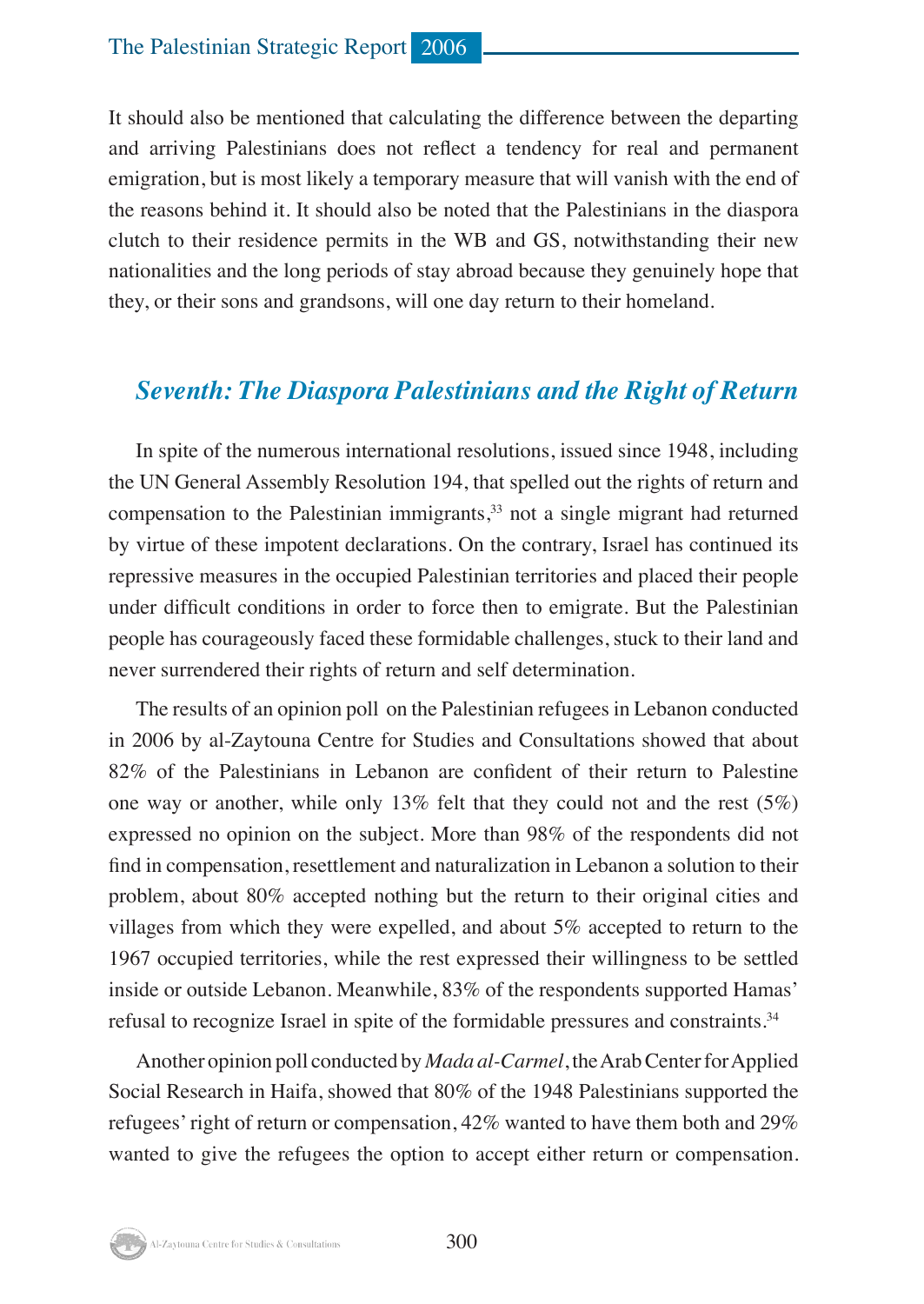The poll revealed that 87% of the Palestinians insisted on the right of return and wanted their local leaders to deal with it as a principal political issue.<sup>35</sup>

The final statement of the Fourth Palestinians in Europe Conference, which was convened in the Swedish city of Malmo in May 2006, included constructive and useful decisions for the future of the Palestinian people. It emphasized the utmost importance of their unity wherever they are, and their right of return. It demanded "the urgent implementation of this right in a manner that would enable the Palestinians to return to the homes from which they were forcibly expelled." The conference asserted that the refugees "must be afforded due compensation as a result of all the physical and psychological losses which they and their descendents have suffered throughout the years of exile."36

The issue of return was the subject of many local, regional and international discussions during the year 2006 that were triggered by a series of flagrant acts of aggression committed by the occupation forces against the Palestinians in the WB and GS. Besides, were the discriminatory rules and measures against the 1948 Palestinians, especially confiscating lands and the transfer of Bedouin tribes to Negev in Southern Palestine. Additionally, was the expected disastrous impact of the Separation Wall, and the laws that prohibited Palestinian couples from staying in Israel if one of them happened to be from the WB or GS, which loosened family ties and adversely affected the previously solid social fabric on both sides of the Green Line.

In addition to the above gloomy conditions, is the assassination and terror campaign and displacement that the Palestinians in Iraq has been subjected to, and the hardships that they suffer along the Jordanian-Syrian frontiers, as well as the miserable life of the Palestinians in Lebanon, who are packed in over populated camps that lack essential services. Besides, as indicated in the reports of UNRWA, the Palestinians in Lebanon are deprived from many civil rights, including the right to work in more than 70 jobs. Over and above, is the heated debate among the Lebanese on whether to allow the settlement of the Palestinians in Lebanon or to transfer them to Arab or foreign countries until they return to their homes, or even to foreign countries like Canada and Australia. As mentioned by a source in the Arab League, this policy is associated with the American Israeli plans to overstep the right of return.37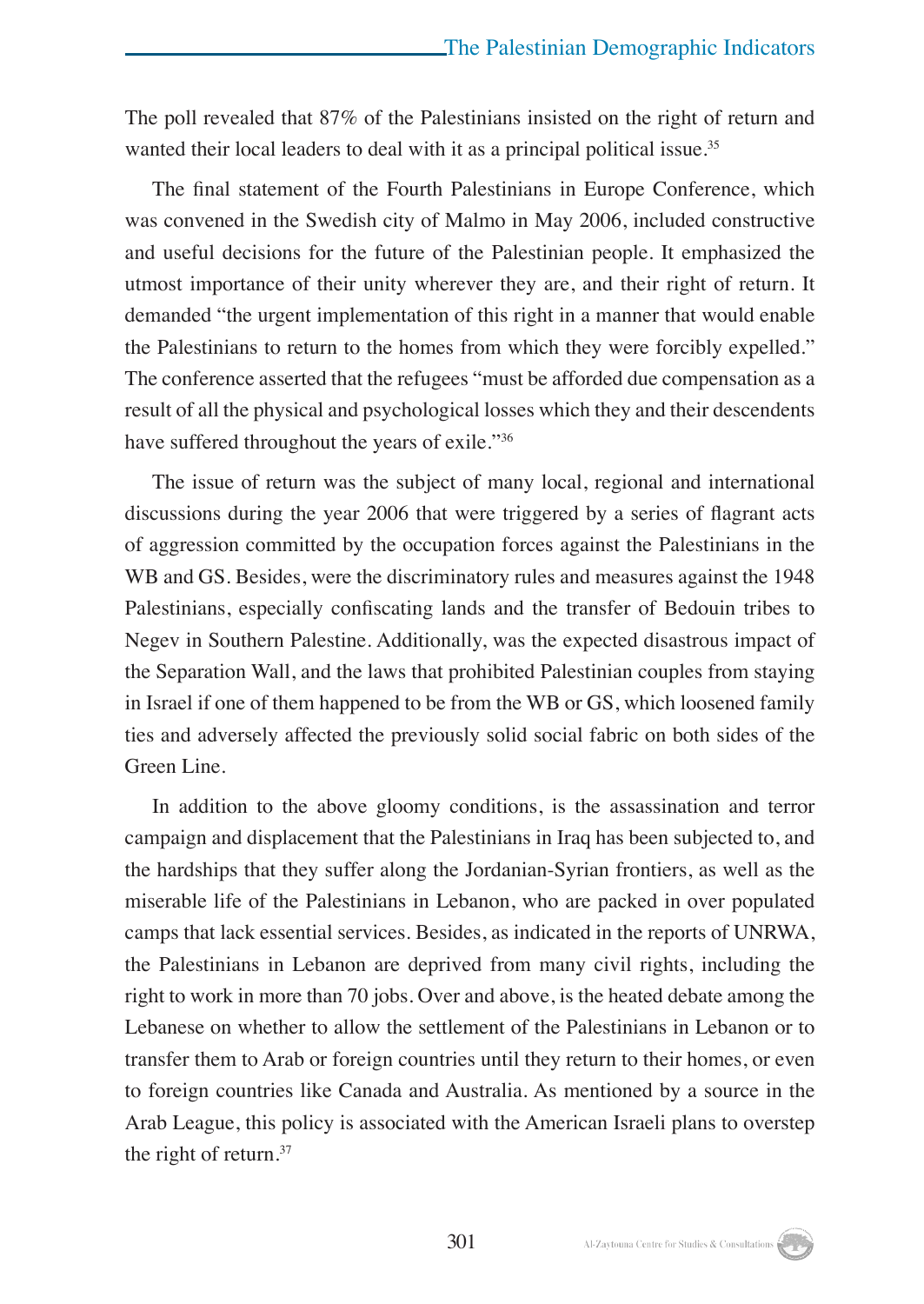An article written by Mordechai Kedar and published in the Israeli newspaper *Haaretz*, in which the author said towards the end of his discourse:

The conclusion … is that peace with our Palestinian and Arab neighbors is not linked to whether we control some territory or other, but to whether we agree to the return of the 1948 refugees and their descendents to Israel, and thus destroy our Zionist identity ourselves. The refugees have lived in camps for nearly sixty years - in the Palestinian Authority, Jordan, Syria, and Lebanon - simply waiting to return to their homes inside Israel at the first opportunity…. When we withdraw from the Golan completely and when we leave all Judea and Samaria including Jerusalem we will find that the main problem that Israel has with her neighbors - the problem of Israel's very existence as encapsulated in the camps of the 1948 refugees - has not been solved and that it will continue to be a source of conflict even after we withdraw from the territories.<sup>38</sup>

From the above, it is clear that there is no lasting solution for the problems of the Palestinian refugees worldwide except their return to their homes.

#### *Conclusion*

A thorough look at the problems of the Middle East in particular and international conflicts in general, during the second half of the  $20<sup>th</sup>$  century, would reveal that their roots lie in the establishment of Israel in 1948, and the failure of the international community to implement just solutions that guarantee the legitimate rights of the Palestinian people, including their complete and uncompromised right of return and the restoration of their lands and sacred places. It is clear that no lasting peace could ever be achieved without the full realization of all the Palestinian aspirations, including complete independence and freedom in their land.

The complexity of the Palestinian issue has reached such an unprecedented level that the Jewish-Palestinian demographic conflict have become one of its most important aspects, particularly so as the numbers of the Palestinians in historical Palestine are expected by 2010 to be equal to those of the Jews. No option is available to both the international community and the Israeli policy makers, from the extreme right to the extreme left, except to seriously engage themselves to resolve the Palestinian issue in a just manner that guarantees the establishment of a fully independent and sovereign Palestinian state, and the return of all the refugees to their homes and those of their fathers and grandfathers from which they were expelled.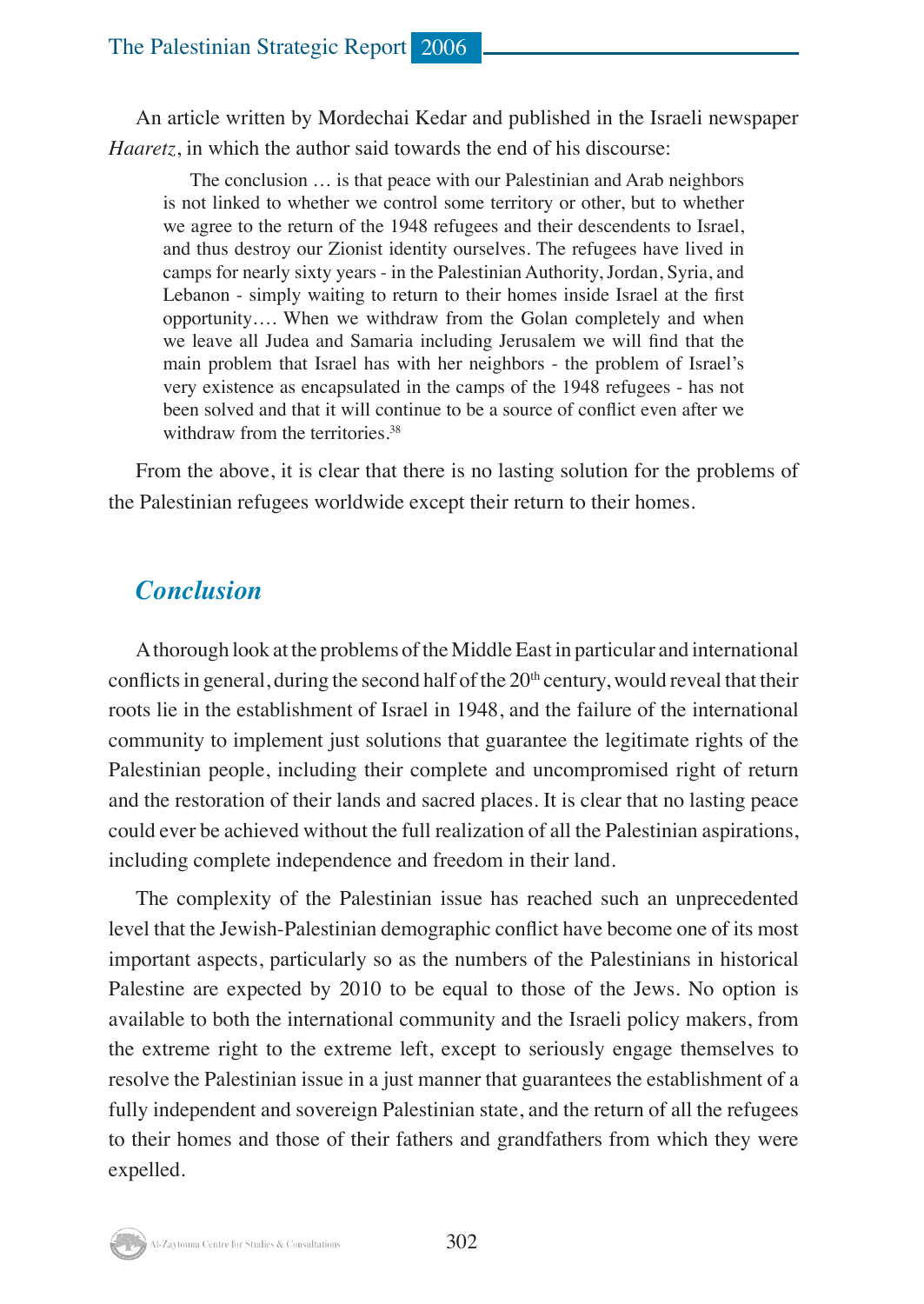#### **Endnotes**

- <sup>1</sup> See PCBS, *al-Filastiniyun fi Nihayat 'Am 2006* (Demographic and Socio-economic Status of the Palestinian People at the end of 2006), Ramallah, Palestine, December 2006, http://www.pcbs.gov.ps/Portals/\_pcbs/PressRelease/end\_year06a.pdf
- <sup>2</sup> Ibid.
- <sup>3</sup> Ibid.
- <sup>4</sup> Ibid.
- <sup>5</sup> *Al-Khaleej*, 7/3/2007.
- <sup>6</sup> See PCBS, *Kitab Filastin al-Ihsa'i al-Sanawi 1999* (Annual Palestinian Book 1999), Ramallah, Palestine, p. 146; and PCBS, *al-Mash al-Sihhi al-Dimughrafi-2004* (The Health Demographic Survey-2004), final report, Ramallah, Palestine.
- <sup>7</sup> PCBS, *al-Filastiniyun fi Nihayat 'Am 2006* (Demographic and Socio-economic Status of the Palestinian People at the end of 2006).
- <sup>8</sup> Ibid.
- <sup>9</sup> PLO, Economic Department, Central Bureau of Statistics and Natural Resources, *Palestinian Census Collection*, no.6, Damascus, 1993/1994.
- <sup>10</sup> See http://www.un.org/unrwa/publications/pdf/uif-dec06.pdf
- <sup>11</sup> PCBS, *al-Filastiniyun fi Nihayat 'Am 2006* (Demographic and Socio-economic Status of the Palestinian People at the end of 2006).
- <sup>12</sup> See http://www.un.org/unrwa/publications/pdf/uif-dec06.pdf; and http://www.un.org/unrwa/arabic/Refugees/pdf/TABLE1.PDF
- <sup>13</sup> PCBS, *al-Filastiniyun fi Nihayat 'Am 2006* (Demographic and Socio-economic Status of the Palestinian People at the end of 2006).
- <sup>14</sup> See http://www.un.org/unrwa/publications/pdf/uif-dec06.pdf; and http://www.un.org/unrwa/arabic/Refugees/pdf/TABLE1.PDF
- <sup>15</sup> PCBS, *al-Filastiniyun fi Nihayat 'Am 2006* (Demographic and Socio-economic Status of the Palestinian People at the end of 2006).<br><sup>16</sup> The table is prepared by the researcher, using PCBS data.
- 
- <sup>17</sup> Mohsen Saleh and Basheer Nafi (editors), *The Palestinian Strategic Report 2005* (Beirut: Al-Zaytouna Centre for Studies & Consultations, 2007), pp. 178-183.
- <sup>18</sup> *Ibid.*, pp. 172-174; and see *al-Nazihun al-Filastiniyun wa Mufawadat al-Salam* (Palestinian Refugees and Peace Negotiations), http://www.mic-pal.info/nkba/world/10.doc
- <sup>19</sup> PCBS, *al-Filastiniyun fi Nihayat 'Am 2006* (Demographic and Socio-economic Status of the Palestinian People at the end of 2006), p. 31.
- $20$  On the statistics of the Palestinian refugees in the Arab countries see, http://www.un.org/unrwa/publications/pdf/uif-dec06.pdf; http://www.un.org/unrwa/arabic/Refugees/pdf/TABLE1.PDF; and http://www.un.org/unrwa/arabic/Refugees/pdf/TABLE3.PDF
- <sup>21</sup> Estimates by the researcher.
- <sup>22</sup> The Rand Palestinian State Study Team, *Building a Successful Palestinian State* (USA: Rand Corporation, 2005), p. 87.
- <sup>23</sup> See http://www.ynetnews.com/articles/0,7340,L-3080831,00.html; http://www.bahethcenter.net/A.W/alsahafa/sahafat\_al3adow/5-5-2005/3-5-2005.htm; and *al-Hayat*, 4/5/2006.
- <sup>24</sup> al-Mashhad al-Israeli, 14/6/2005.
- <sup>25</sup> PCBS, *al-Filastiniyun fi Nihayat 'Am 2006* (Demographic and Socio-economic Status of the Palestinian People at the end of 2006).

303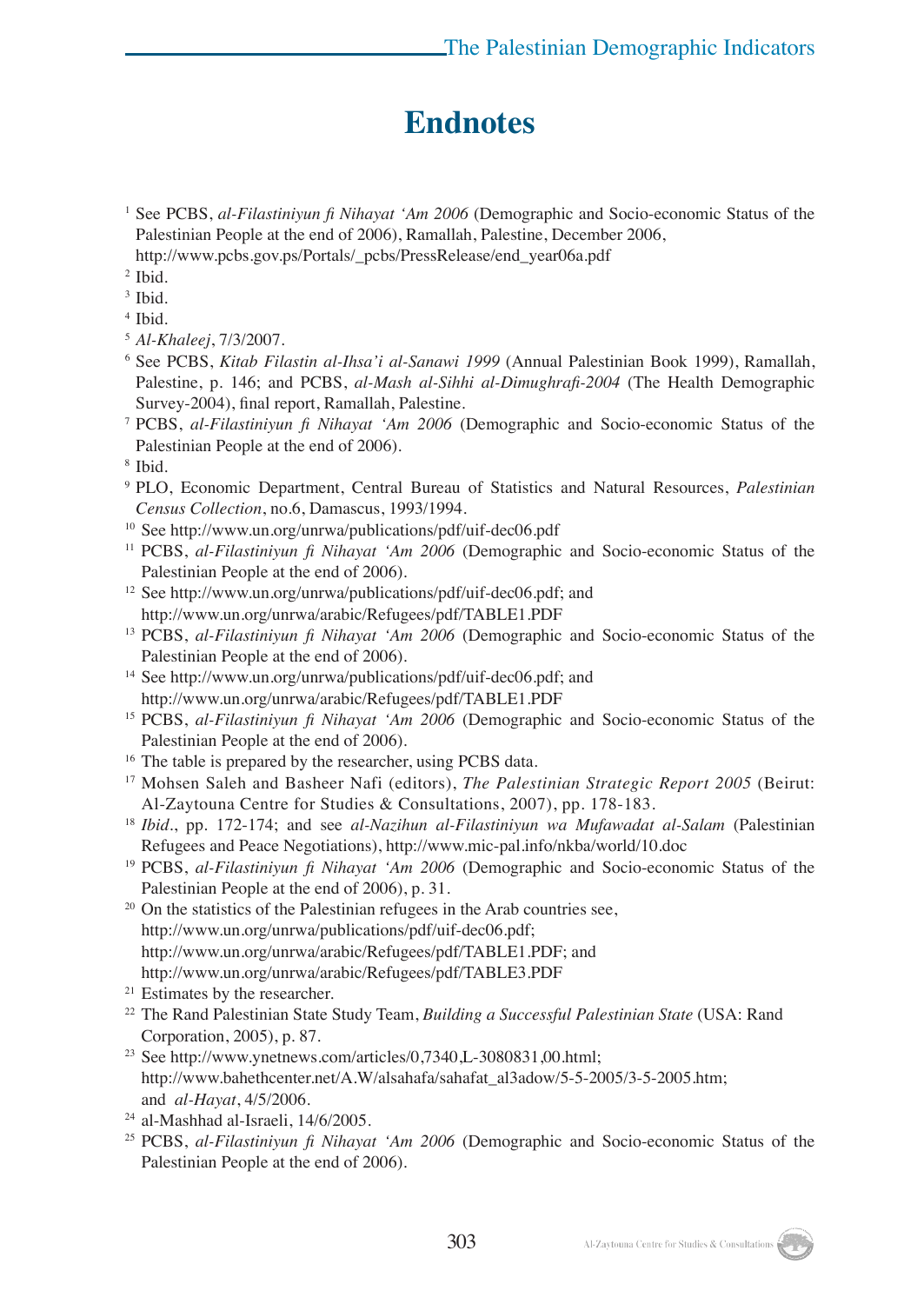#### The Palestinian Strategic Report 2006

- <sup>26</sup> See "Arab Population in the West Bank and Gaza: The Million and a Half Person Gap," American - Israel Demographic Research Group (AIDRG), published by the Begin - Sadat for Strategic Studies in Israel, 10/1/2005, www.padernographics.com
- <sup>27</sup> *Al-Hayat*, 11/6/2005; and *Alquds*, 8/6/2005.
- <sup>28</sup> See Shahar Ilan, Demographically Correct, *Haaretz*, 7/6/2005; and *al-Hayat al-Jadidah*, 8/6/2005.
- <sup>29</sup> PCBS, *Sukkan al-Tajamu'at al-Filastiniyah 1997-2010* (Residence of the Palestinian Gatherings1997-2010), Ramallah, Palestine, p. 17.
- <sup>30</sup> *Albayan*, 27/10/2006.
- <sup>31</sup> *Al-Hayat*, 11/12/2006.
- <sup>32</sup> *Addustour*, 30/10/2006.
- <sup>33</sup> http://www.un.org/unrwa/arabic/Roll/index.htm
- <sup>34</sup> Mohsen Saleh (editor), Executive Summary of the Poll on the Palestinian Refugees in Lebanon -May 2006, Al-Zaytouna Centre for Studies & Consultations, Beirut.
- <sup>35</sup> *Al-Khaleej*, 5/1/2006.
- <sup>36</sup> The Palestinian Return Centre (PRC), Final Statement of the Fourth Palestinians in Europe Conference, London, 6/5/2006,

http://www.prc.org.uk/index.php?module=centre\_activities&id=10a9eac14530c3b4ad9cf91e399 bd995&offset=10

- <sup>37</sup> *Al-Watan*, Saudi Arabia, 10/5/2006; *Ad-Diyar* newspaper, Beirut, 12/5/2006; WAFA, 15/6/2006; and *Almustaqbal*, 2/11/2006.
- <sup>38</sup> See http://omedia.org/Show\_Article.asp?DynamicContentID=1861&MenuID=727&ThreadID=1014017; and see *al-Quds al-Arabi*, 17/11/2006.